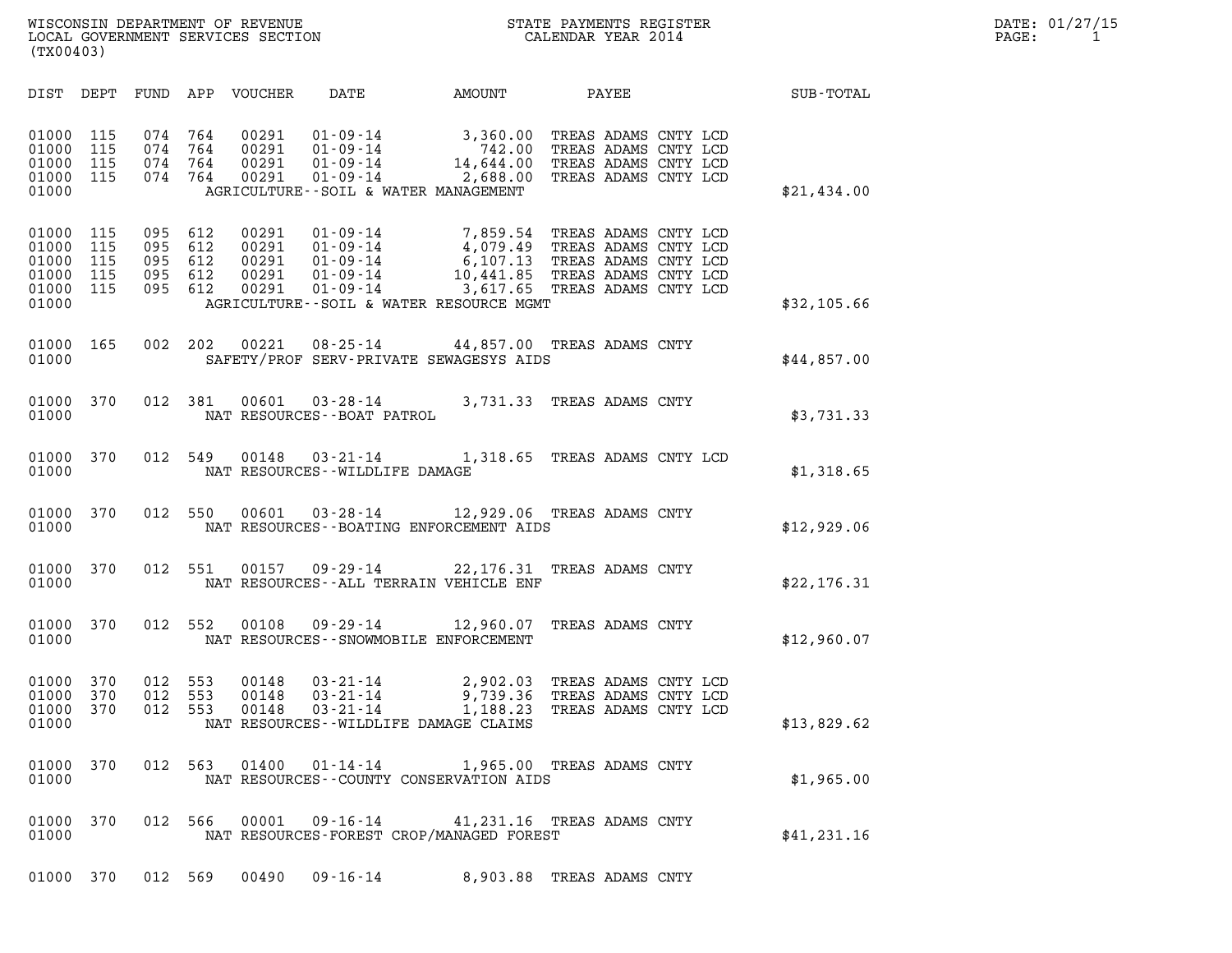| (TX00403)                                                                                                                                                                                                                                                |                                 |                                 |                                           |                                                                                        |                                                             |                                                                                                                                                                                                                                                                                                   |                                                                                                                                                                         |                                                                                                                                                                                                                                                                                                                                                                                                                                                                     |
|----------------------------------------------------------------------------------------------------------------------------------------------------------------------------------------------------------------------------------------------------------|---------------------------------|---------------------------------|-------------------------------------------|----------------------------------------------------------------------------------------|-------------------------------------------------------------|---------------------------------------------------------------------------------------------------------------------------------------------------------------------------------------------------------------------------------------------------------------------------------------------------|-------------------------------------------------------------------------------------------------------------------------------------------------------------------------|---------------------------------------------------------------------------------------------------------------------------------------------------------------------------------------------------------------------------------------------------------------------------------------------------------------------------------------------------------------------------------------------------------------------------------------------------------------------|
| DEPT                                                                                                                                                                                                                                                     | FUND                            | APP                             |                                           | DATE                                                                                   | AMOUNT                                                      |                                                                                                                                                                                                                                                                                                   |                                                                                                                                                                         | SUB-TOTAL                                                                                                                                                                                                                                                                                                                                                                                                                                                           |
|                                                                                                                                                                                                                                                          |                                 |                                 |                                           |                                                                                        |                                                             |                                                                                                                                                                                                                                                                                                   |                                                                                                                                                                         | \$8,903.88                                                                                                                                                                                                                                                                                                                                                                                                                                                          |
| 370<br>370<br>370<br>370<br>370                                                                                                                                                                                                                          | 012<br>012<br>012<br>012<br>012 | 575<br>575<br>575<br>575<br>575 | 00407<br>00655<br>01468<br>01469<br>02804 | $08 - 29 - 14$<br>$09 - 26 - 14$<br>$01 - 28 - 14$<br>$01 - 28 - 14$<br>$05 - 28 - 14$ | 27,737.50<br>27,737.50<br>1,352.14<br>34,830.00<br>6,895.79 |                                                                                                                                                                                                                                                                                                   |                                                                                                                                                                         | \$98,552.93                                                                                                                                                                                                                                                                                                                                                                                                                                                         |
| 370<br>370                                                                                                                                                                                                                                               | 012<br>012                      | 576<br>576                      | 01472<br>01473                            | $01 - 31 - 14$<br>$01 - 31 - 14$                                                       | 2,995.00                                                    |                                                                                                                                                                                                                                                                                                   |                                                                                                                                                                         | \$11,705.00                                                                                                                                                                                                                                                                                                                                                                                                                                                         |
| 370<br>370                                                                                                                                                                                                                                               | 012<br>012                      | 577<br>577                      | 02380<br>02380                            | 04 - 24 - 14<br>$04 - 24 - 14$                                                         | 3,385.00<br>1,578.00                                        |                                                                                                                                                                                                                                                                                                   |                                                                                                                                                                         | \$4,963.00                                                                                                                                                                                                                                                                                                                                                                                                                                                          |
| 370                                                                                                                                                                                                                                                      | 012                             | 584                             | 00053                                     | $09 - 30 - 14$                                                                         | 219.00                                                      |                                                                                                                                                                                                                                                                                                   |                                                                                                                                                                         | \$219.00                                                                                                                                                                                                                                                                                                                                                                                                                                                            |
| 370<br>370<br>370<br>370<br>370                                                                                                                                                                                                                          | 012<br>012<br>012<br>012<br>012 | 663<br>663<br>663<br>663<br>663 | 00073<br>00298<br>01295<br>01424<br>02632 | 08-04-14<br>$08 - 25 - 14$<br>$01 - 31 - 14$<br>$05 - 12 - 14$                         | 7,680.00<br>3,000.00<br>31,500.00<br>14,994.20<br>750.00    |                                                                                                                                                                                                                                                                                                   |                                                                                                                                                                         | \$57,924.20                                                                                                                                                                                                                                                                                                                                                                                                                                                         |
| 370                                                                                                                                                                                                                                                      | 012                             | 678                             | 01718                                     | 02-25-14                                                                               |                                                             |                                                                                                                                                                                                                                                                                                   |                                                                                                                                                                         | \$44,952.14                                                                                                                                                                                                                                                                                                                                                                                                                                                         |
| 370                                                                                                                                                                                                                                                      | 074                             | 670                             | 41227                                     | $05 - 23 - 14$                                                                         | 92,055.00                                                   |                                                                                                                                                                                                                                                                                                   |                                                                                                                                                                         | \$92,055.00                                                                                                                                                                                                                                                                                                                                                                                                                                                         |
| 370                                                                                                                                                                                                                                                      | 074                             | 673                             | 41227                                     | 05-23-14                                                                               | 4,903.39                                                    |                                                                                                                                                                                                                                                                                                   |                                                                                                                                                                         | \$4,903.39                                                                                                                                                                                                                                                                                                                                                                                                                                                          |
| 395                                                                                                                                                                                                                                                      |                                 |                                 | 14001                                     | $05 - 05 - 14$                                                                         |                                                             |                                                                                                                                                                                                                                                                                                   |                                                                                                                                                                         | \$82,510.00                                                                                                                                                                                                                                                                                                                                                                                                                                                         |
| 395<br>395<br>395<br>395                                                                                                                                                                                                                                 | 011<br>011<br>011<br>011        | 185<br>185<br>185<br>185        | 10533<br>15693<br>15693<br>20724          | $04 - 28 - 14$<br>$06 - 23 - 14$<br>$06 - 23 - 14$<br>$08 - 11 - 14$                   | 1,194.24<br>1,592.32<br>1,990.40<br>1,895.44                | ADAMS CO<br>ADAMS CO<br>ADAMS CO<br>ADAMS CO                                                                                                                                                                                                                                                      | SHERIFFS DEP                                                                                                                                                            |                                                                                                                                                                                                                                                                                                                                                                                                                                                                     |
| 01000<br>01000<br>01000<br>01000<br>01000<br>01000<br>01000<br>01000<br>01000<br>01000<br>01000<br>01000<br>01000<br>01000<br>01000<br>01000<br>01000<br>01000<br>01000<br>01000<br>01000<br>01000<br>01000<br>01000<br>01000<br>01000<br>01000<br>01000 |                                 |                                 | 011 168                                   | VOUCHER                                                                                | 01-07-14                                                    | NAT RESOURCES - - SNOWMOBILE TRAIL AIDS<br>NAT RESOURCES - - SNOWMOBILE TRAIL AIDS<br>NAT RESOURCES -- PMT IN LIEU OF TAXES<br>NAT RESOURCES - - LAKES MANAGEMENT GRANTS<br>NAT RESOURCES - - RU RECYCLING GRANT<br>NAT RESOURCES - - RU CONSOLIDATED GRANT<br>TRANSPORTATION--ELDERLY & DISABLED | <b>PAYEE</b><br>NAT RESOURCES - - ALL - TERRAIN VEHICLE TRAIL<br>NAT RESOURCES - - ALL - TERRAIN VEHICLE TRAIL<br>NAT RESOURCES--INVASIVE AQUATICE SPECIES<br>82,510.00 | TREAS ADAMS CNTY<br>TREAS ADAMS CNTY<br>TREAS ADAMS CNTY<br>TREAS ADAMS CNTY<br>TREAS ADAMS CNTY<br>TREAS ADAMS CNTY<br>8,710.00 TREAS ADAMS CNTY<br>TREAS ADAMS CNTY<br>TREAS ADAMS CNTY<br>TREAS ADAMS CNTY<br>TREAS ADAMS CNTY<br>TREAS ADAMS CNTY<br>TREAS ADAMS CNTY<br>TREAS ADAMS CNTY<br>TREAS ADAMS CNTY<br>44,952.14 TREAS ADAMS CNTY LAND AND<br>TREAS ADAMS CNTY<br>TREAS ADAMS CNTY<br>COUNTY OF ADAMS<br>SHERIFFS DEP<br>SHERIFFS DEP<br>SHERIFFS DEP |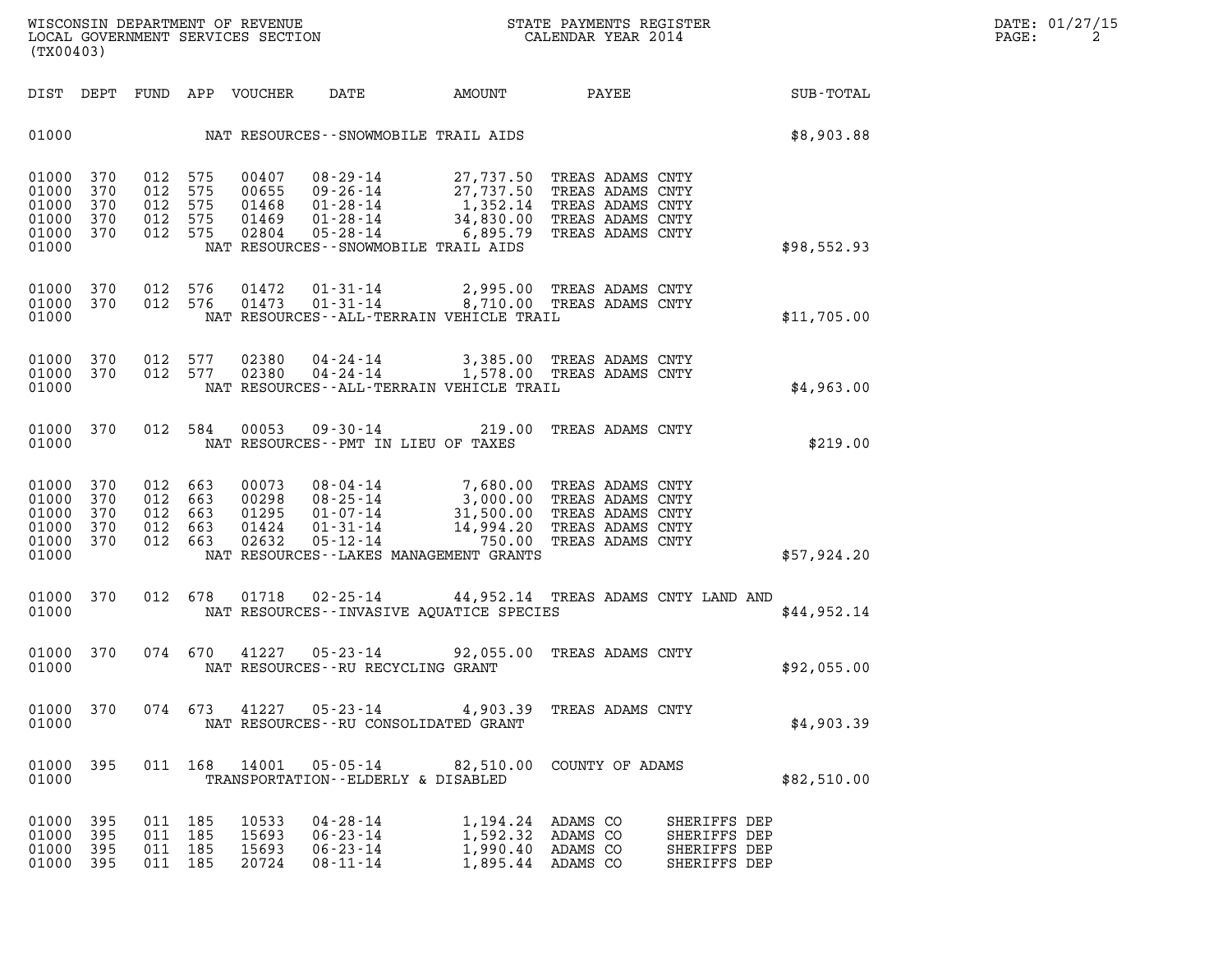| (TX00403)                                                                                                                  |                                                                                         |                                                                                         |                                                                                         |                                                                                                                   |                                                                                                                                                                                                                                                                              |                                                                                                                                                                                    |                                                                                                                                                          |                                                                                              |                  |
|----------------------------------------------------------------------------------------------------------------------------|-----------------------------------------------------------------------------------------|-----------------------------------------------------------------------------------------|-----------------------------------------------------------------------------------------|-------------------------------------------------------------------------------------------------------------------|------------------------------------------------------------------------------------------------------------------------------------------------------------------------------------------------------------------------------------------------------------------------------|------------------------------------------------------------------------------------------------------------------------------------------------------------------------------------|----------------------------------------------------------------------------------------------------------------------------------------------------------|----------------------------------------------------------------------------------------------|------------------|
| DIST                                                                                                                       | DEPT                                                                                    | FUND                                                                                    | APP                                                                                     | VOUCHER                                                                                                           | DATE                                                                                                                                                                                                                                                                         | AMOUNT                                                                                                                                                                             | PAYEE                                                                                                                                                    |                                                                                              | <b>SUB-TOTAL</b> |
| 01000<br>01000<br>01000<br>01000<br>01000<br>01000<br>01000<br>01000                                                       | 395<br>395<br>395<br>395<br>395<br>395<br>395                                           | 011<br>011<br>011<br>011<br>011<br>011<br>011                                           | 185<br>185<br>185<br>185<br>185<br>185<br>185                                           | 21228<br>25443<br>25914<br>27390<br>27557<br>28613<br>29373                                                       | $08 - 14 - 14$<br>$09 - 26 - 14$<br>$10 - 01 - 14$<br>$10 - 14 - 14$<br>$10 - 15 - 14$<br>$10 - 24 - 14$<br>$10 - 31 - 14$                                                                                                                                                   | 2,141.32<br>1,551.60<br>1,312.33<br>2,928.70<br>1,126.80<br>2,474.68 ADAMS CO<br>3,080.42 ADAMS CO<br>TRANSPORTATION - - HIGHWAY SAFETY - FEDERAL                                  | ADAMS CO<br>ADAMS CO<br>ADAMS CO<br>TREAS ADAMS CO<br>ADAMS CO                                                                                           | SHERIFFS DEP<br>SHERIFFS DEP<br>SHERIFFS DEP<br>SHERIFFS DEP<br>SHERIFFS DEP<br>RESOURCE REC | \$21, 288.25     |
| 01000<br>01000<br>01000<br>01000                                                                                           | 395<br>395<br>395                                                                       | 011<br>011<br>011                                                                       | 190<br>190<br>190                                                                       | 02001<br>18001<br>28001                                                                                           | $01 - 06 - 14$<br>$07 - 07 - 14$<br>$10 - 06 - 14$                                                                                                                                                                                                                           | 314,663.87<br>TRANSPORTATION - - GENERAL TRANSP AIDS - GTA                                                                                                                         | COUNTY OF ADAMS<br>629,327.74 COUNTY OF ADAMS<br>314,663.89 COUNTY OF ADAMS                                                                              |                                                                                              | \$1,258,655.50   |
| 01000<br>01000<br>01000<br>01000                                                                                           | 395<br>395<br>395                                                                       | 011<br>011<br>011                                                                       | 278<br>278<br>278                                                                       | 19231<br>34936<br>98942                                                                                           | $07 - 23 - 14$<br>$12 - 19 - 14$<br>$01 - 07 - 14$                                                                                                                                                                                                                           | 4,495.86<br>236,676.15<br>4,346.40<br>TRANSPORTATION - - LRIP/TRIP/MSIP GRANTS                                                                                                     | TREAS ADAMS CO<br>TREAS ADAMS CO<br>TREAS ADAMS CO                                                                                                       |                                                                                              | \$245,518.41     |
| 01000<br>01000                                                                                                             | 410                                                                                     | 002                                                                                     | 116                                                                                     | 11261                                                                                                             | $11 - 05 - 14$<br>CORRECTIONS - - LOCAL AID                                                                                                                                                                                                                                  | 41,641.12                                                                                                                                                                          | TREAS ADAMS CNTY                                                                                                                                         |                                                                                              | \$41,641.12      |
| 01000<br>01000<br>01000<br>01000<br>01000<br>01000<br>01000<br>01000<br>01000<br>01000<br>01000<br>01000<br>01000<br>01000 | 435<br>435<br>435<br>435<br>435<br>435<br>435<br>435<br>435<br>435<br>435<br>435<br>435 | 005<br>005<br>005<br>005<br>005<br>005<br>005<br>005<br>005<br>005<br>005<br>005<br>005 | 000<br>000<br>000<br>000<br>000<br>000<br>000<br>000<br>000<br>000<br>000<br>000<br>000 | 90412<br>90415<br>90416<br>90417<br>90419<br>90420<br>90421<br>90500<br>90502<br>90506<br>90508<br>90509<br>90510 | $01 - 01 - 14$<br>$02 - 01 - 14$<br>$03 - 01 - 14$<br>$04 - 01 - 14$<br>$05 - 01 - 14$<br>$06 - 01 - 14$<br>$06 - 30 - 14$<br>$07 - 01 - 14$<br>$08 - 01 - 14$<br>$09 - 01 - 14$<br>$10 - 01 - 14$<br>$11 - 01 - 14$<br>$12 - 01 - 14$<br>HEALTH SERVICES - - STATE/FED AIDS | 288,187.00<br>133,250.00<br>269,108.00<br>117,655.00<br>165,758.00<br>154,451.00<br>332,358.00<br>627,384.00<br>284,377.00<br>174,008.00<br>167,055.00<br>124,481.00<br>230,974.00 | ADAMS CO<br>ADAMS CO<br>ADAMS CO<br>ADAMS CO<br>ADAMS CO<br>ADAMS CO<br>ADAMS CO<br>ADAMS CO<br>ADAMS CO<br>ADAMS CO<br>ADAMS CO<br>ADAMS CO<br>ADAMS CO |                                                                                              | \$3,069,046.00   |
| 01000<br>01000<br>01000<br>01000<br>01000<br>01000<br>01000<br>01000<br>01000<br>01000<br>01000                            | 437<br>437<br>437<br>437<br>437<br>437<br>437<br>437<br>437<br>437<br>437               | 005<br>005<br>005<br>005<br>005<br>005<br>005<br>005<br>005<br>005<br>005               | 000<br>000<br>000<br>000<br>000<br>000<br>000<br>000<br>000<br>000<br>000               | 00000<br>00000<br>00000<br>00000<br>00000<br>00000<br>00000<br>00000<br>00000<br>00000<br>00000                   | $01 - 06 - 14$<br>$01 - 30 - 14$<br>$02 - 05 - 14$<br>$03 - 05 - 14$<br>$04 - 07 - 14$<br>$04 - 08 - 14$<br>$04 - 30 - 14$<br>$04 - 30 - 14$<br>$05 - 05 - 14$<br>$05 - 30 - 14$<br>$06 - 05 - 14$                                                                           | 8,811.06<br>42,988.69<br>13,082.96<br>41,736.35<br>33,378.56<br>5,725.00<br>32,620.00<br>67,952.98<br>8,985.57<br>28,660.00<br>11,662.72                                           | ADAMS<br>ADAMS CHILD SUPPORT<br>ADAMS<br>ADAMS<br>ADAMS<br>ADAMS<br>ADAMS<br>ADAMS<br>ADAMS<br>ADAMS<br>ADAMS                                            | CHILD SUPPORT                                                                                |                  |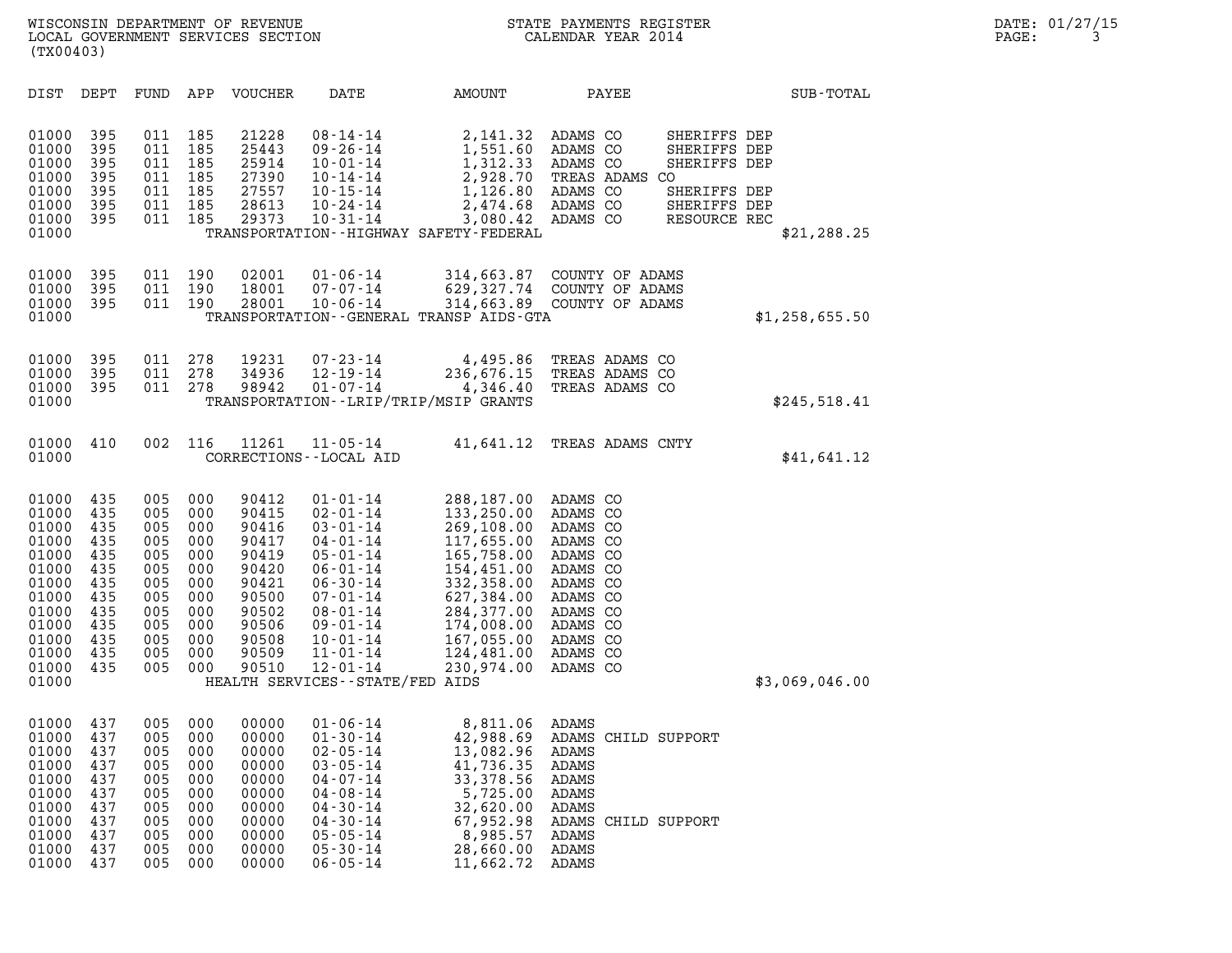| (TX00403)                                                                                                                                                      |                                                                                                                            |                                                                                                                            |                                                                                                                            |                                                                                                                                                                |                                                                                                                                                                                                                                                                                                                                  |                                                                                                                                                                                                                                           |                                                                                                                          |                                                                                          |              |
|----------------------------------------------------------------------------------------------------------------------------------------------------------------|----------------------------------------------------------------------------------------------------------------------------|----------------------------------------------------------------------------------------------------------------------------|----------------------------------------------------------------------------------------------------------------------------|----------------------------------------------------------------------------------------------------------------------------------------------------------------|----------------------------------------------------------------------------------------------------------------------------------------------------------------------------------------------------------------------------------------------------------------------------------------------------------------------------------|-------------------------------------------------------------------------------------------------------------------------------------------------------------------------------------------------------------------------------------------|--------------------------------------------------------------------------------------------------------------------------|------------------------------------------------------------------------------------------|--------------|
| DIST                                                                                                                                                           | DEPT                                                                                                                       | FUND                                                                                                                       | APP                                                                                                                        | VOUCHER                                                                                                                                                        | DATE                                                                                                                                                                                                                                                                                                                             | AMOUNT                                                                                                                                                                                                                                    | PAYEE                                                                                                                    |                                                                                          | SUB-TOTAL    |
| 01000<br>01000<br>01000<br>01000<br>01000<br>01000<br>01000<br>01000<br>01000<br>01000<br>01000<br>01000<br>01000<br>01000<br>01000<br>01000<br>01000<br>01000 | 437<br>437<br>437<br>437<br>437<br>437<br>437<br>437<br>437<br>437<br>437<br>437<br>437<br>437<br>437<br>437<br>437<br>437 | 005<br>005<br>005<br>005<br>005<br>005<br>005<br>005<br>005<br>005<br>005<br>005<br>005<br>005<br>005<br>005<br>005<br>005 | 000<br>000<br>000<br>000<br>000<br>000<br>000<br>000<br>000<br>000<br>000<br>000<br>000<br>000<br>000<br>000<br>000<br>000 | 00000<br>00000<br>00000<br>00000<br>00000<br>00000<br>00000<br>00000<br>00000<br>00000<br>00000<br>00000<br>00000<br>00000<br>00000<br>00000<br>00000<br>00000 | $06 - 11 - 14$<br>$06 - 30 - 14$<br>$07 - 07 - 14$<br>$07 - 08 - 14$<br>$07 - 30 - 14$<br>$07 - 31 - 14$<br>$08 - 05 - 14$<br>$08 - 29 - 14$<br>$09 - 05 - 14$<br>$09 - 30 - 14$<br>$10 - 06 - 14$<br>$10 - 30 - 14$<br>$10 - 31 - 14$<br>$11 - 03 - 14$<br>$11 - 04 - 14$<br>$11 - 05 - 14$<br>$12 - 05 - 14$<br>$12 - 30 - 14$ | 3,107.00<br>10,344.00<br>14,598.45<br>194.12<br>62,814.04<br>9,580.00<br>19,318.20<br>198,069.10<br>17, 147. 15<br>15,982.00<br>23,574.81<br>47,180.70<br>32,266.00<br>1,104.00<br>16,629.74<br>20,505.25<br>22,751.96<br>34,088.00 ADAMS | ADAMS<br>ADAMS<br><b>ADAMS</b><br>ADAMS<br>ADAMS<br>ADAMS<br>ADAMS<br>ADAMS<br>ADAMS<br>ADAMS<br>ADAMS<br>ADAMS<br>ADAMS | ADAMS CHILD SUPPORT<br>ADAMS CHILD SUPPORT<br>ADAMS CHILD SUPPORT<br>ADAMS CHILD SUPPORT |              |
| 01000                                                                                                                                                          |                                                                                                                            |                                                                                                                            |                                                                                                                            |                                                                                                                                                                |                                                                                                                                                                                                                                                                                                                                  | CHILDREN & FAMILIES - - STATE/FEDERAL AIDS                                                                                                                                                                                                |                                                                                                                          |                                                                                          | \$844,858.41 |
| 01000<br>01000<br>01000                                                                                                                                        | 455<br>455                                                                                                                 | 002<br>002                                                                                                                 | 202<br>202                                                                                                                 | 00072<br>02562                                                                                                                                                 | $07 - 22 - 14$<br>$11 - 17 - 14$                                                                                                                                                                                                                                                                                                 | 2,353.54<br>419.28<br>JUSTICE--LAW ENFORCEMENT TRAINING REIMB                                                                                                                                                                             | TREAS ADAMS CNTY<br>TREAS ADAMS CNTY                                                                                     |                                                                                          | \$2,772.82   |
| 01000<br>01000                                                                                                                                                 | 455                                                                                                                        | 002                                                                                                                        | 221                                                                                                                        | 13                                                                                                                                                             | $07 - 30 - 14$<br>JUSTICE -- LAW ENFORCEMENT SERVICES AID                                                                                                                                                                                                                                                                        | 240.00                                                                                                                                                                                                                                    | TREAS ADAMS CNTY                                                                                                         |                                                                                          | \$240.00     |
| 01000<br>01000<br>01000                                                                                                                                        | 455<br>455                                                                                                                 | 002<br>002                                                                                                                 | 231<br>231                                                                                                                 | 01074<br>02562                                                                                                                                                 | $02 - 11 - 14$<br>$11 - 17 - 14$<br>JUSTICE - - LAW ENFORCEMENT TRAINING                                                                                                                                                                                                                                                         | 7,200.00<br>583.91                                                                                                                                                                                                                        | TREAS ADAMS CNTY<br>TREAS ADAMS CNTY                                                                                     |                                                                                          | \$7,783.91   |
| 01000<br>01000                                                                                                                                                 | 455                                                                                                                        | 002                                                                                                                        | 241                                                                                                                        | 03270                                                                                                                                                          | $12 - 22 - 14$                                                                                                                                                                                                                                                                                                                   | 216.42<br>JUSTICE -- CEASE AND OTHER FEDERAL GRANTS                                                                                                                                                                                       | TREAS ADAMS CNTY                                                                                                         |                                                                                          | \$216.42     |
| 01000<br>01000                                                                                                                                                 | 455                                                                                                                        | 002                                                                                                                        | 532                                                                                                                        |                                                                                                                                                                | $07 - 22 - 14$                                                                                                                                                                                                                                                                                                                   | 12,617.49 TREAS ADAMS CNTY<br>JUSTICE - - VICTIM/WITNESS ASSISTANCE SERV                                                                                                                                                                  |                                                                                                                          |                                                                                          | \$12,617.49  |
| 01000<br>01000                                                                                                                                                 | 455                                                                                                                        | 002                                                                                                                        | 539                                                                                                                        | 008                                                                                                                                                            | $03 - 10 - 14$<br>JUSTICE - - VICTIM/WITNESS SERVICES                                                                                                                                                                                                                                                                            | 18,823.45                                                                                                                                                                                                                                 | TREAS ADAMS CNTY                                                                                                         |                                                                                          | \$18,823.45  |
| 01000<br>01000                                                                                                                                                 | 465                                                                                                                        | 002                                                                                                                        | 305                                                                                                                        | 00123                                                                                                                                                          |                                                                                                                                                                                                                                                                                                                                  | 08-26-14 1,250.00 TREAS ADAMS CNTY<br>MILITARY AFFAIRS-EMER MGMT-DISASTER RECO                                                                                                                                                            |                                                                                                                          |                                                                                          | \$1,250.00   |
| 01000<br>01000                                                                                                                                                 | 465<br>465                                                                                                                 | 002<br>002                                                                                                                 | 308<br>308                                                                                                                 | 00026<br>01295                                                                                                                                                 | 07-30-14<br>07-01-14                                                                                                                                                                                                                                                                                                             | 9,200.00 TREAS ADAMS CNTY                                                                                                                                                                                                                 | 20.00 TREAS ADAMS CNTY                                                                                                   |                                                                                          |              |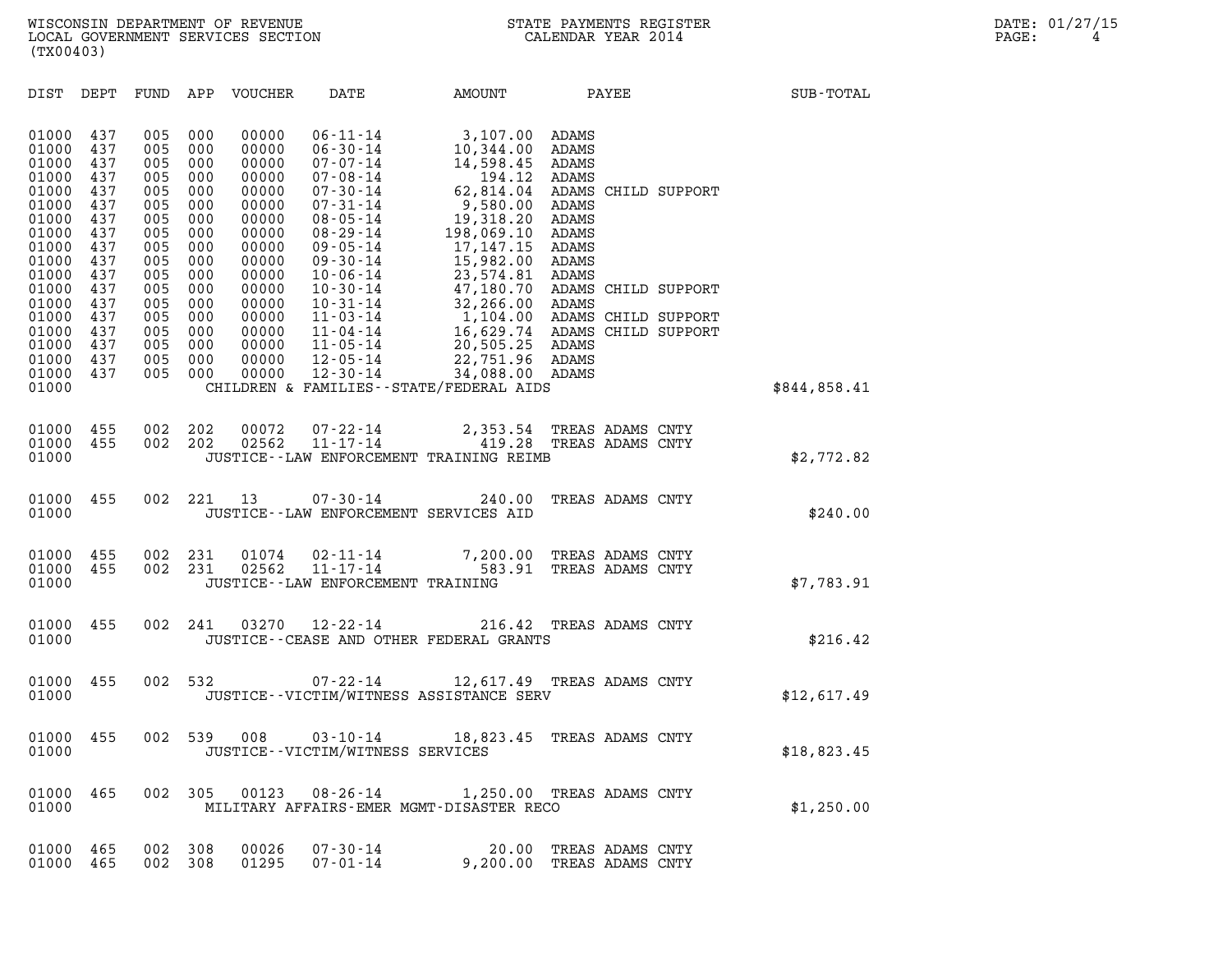|       | DATE: 01/27/15 |
|-------|----------------|
| PAGE: | -5             |

| (TX00403)                                                                                                                                                 |                                                                                                       |                                                                                                                                          |                                                             |                                                                                                                                              |                                                                                                                                                                                                                                                                                                                                                                                                                                                                  |                                                                                                  |                                                                                                                                                                                  |                        |             | DATE: 01/27/15<br>PAGE:<br>5 |
|-----------------------------------------------------------------------------------------------------------------------------------------------------------|-------------------------------------------------------------------------------------------------------|------------------------------------------------------------------------------------------------------------------------------------------|-------------------------------------------------------------|----------------------------------------------------------------------------------------------------------------------------------------------|------------------------------------------------------------------------------------------------------------------------------------------------------------------------------------------------------------------------------------------------------------------------------------------------------------------------------------------------------------------------------------------------------------------------------------------------------------------|--------------------------------------------------------------------------------------------------|----------------------------------------------------------------------------------------------------------------------------------------------------------------------------------|------------------------|-------------|------------------------------|
|                                                                                                                                                           |                                                                                                       |                                                                                                                                          |                                                             | DIST DEPT FUND APP VOUCHER                                                                                                                   | DATE                                                                                                                                                                                                                                                                                                                                                                                                                                                             |                                                                                                  |                                                                                                                                                                                  | AMOUNT PAYEE SUB-TOTAL |             |                              |
|                                                                                                                                                           |                                                                                                       |                                                                                                                                          |                                                             |                                                                                                                                              | 01000 MILITARY AFFAIRS-EMER MGMT-RESPONSE EQMT STATE (\$9,220.00                                                                                                                                                                                                                                                                                                                                                                                                 |                                                                                                  |                                                                                                                                                                                  |                        |             |                              |
| 01000 465<br>01000 465<br>01000                                                                                                                           |                                                                                                       |                                                                                                                                          | 002 337<br>002 337                                          |                                                                                                                                              | 00861  03-17-14  3,143.00 TREAS ADAMS CNTY<br>01528  07-09-14  3,297.00 TREAS ADAMS CNTY<br>MILITARY AFFAIRS-EMERGENCY MGMT PLANNING                                                                                                                                                                                                                                                                                                                             |                                                                                                  |                                                                                                                                                                                  |                        | \$6,440.00  |                              |
| 01000 465<br>01000<br>01000<br>01000<br>01000 465<br>01000                                                                                                | 465<br>465<br>465                                                                                     | 002 342<br>002 342<br>002 342<br>002 342<br>002 342                                                                                      |                                                             | 00123<br>00328<br>01059<br>01403<br>01593                                                                                                    | 08-26-14 7,500.00 TREAS ADAMS CNTY<br>10-24-14 1,400.00 TREAS ADAMS CNTY<br>02-07-14 14,792.56 TREAS ADAMS CNTY<br>05-06-14 6,176.87 TREAS ADAMS CNTY<br>$07 - 11 - 14$<br>MILITARY AFFAIRS-EMERGENCY MGMT-FED FUND                                                                                                                                                                                                                                              |                                                                                                  | 15,318.09 TREAS ADAMS CNTY                                                                                                                                                       |                        | \$45,187.52 |                              |
| 01000 485<br>01000                                                                                                                                        |                                                                                                       |                                                                                                                                          |                                                             |                                                                                                                                              | 002 127 05416 05-08-14 1,000.00 TREAS ADAMS CO<br>VETERANS AFFAIRS GRANTS                                                                                                                                                                                                                                                                                                                                                                                        |                                                                                                  |                                                                                                                                                                                  |                        | \$1,000.00  |                              |
| 01000 485<br>01000                                                                                                                                        |                                                                                                       |                                                                                                                                          | 082 267                                                     |                                                                                                                                              | 05416  05-08-14  4,500.00 TREAS ADAMS CO<br>VETERANS AFFAIRS -- GRANTS TO COUNTIES                                                                                                                                                                                                                                                                                                                                                                               |                                                                                                  |                                                                                                                                                                                  |                        | \$4,500.00  |                              |
| 01000 485<br>01000                                                                                                                                        |                                                                                                       |                                                                                                                                          | 082 280                                                     | 03389                                                                                                                                        | 01-30-14 1,002.79 TREAS ADAMS CNTY<br>VETERANS AFFAIRS - - GRANTS                                                                                                                                                                                                                                                                                                                                                                                                |                                                                                                  |                                                                                                                                                                                  |                        | \$1,002.79  |                              |
| 01000 485<br>01000                                                                                                                                        |                                                                                                       |                                                                                                                                          |                                                             |                                                                                                                                              | 083 370 05416 05-08-14 4,500.00 TREAS ADAMS CO<br>VETERANS AFFAIRS -- GRANTS TO COUNTIES                                                                                                                                                                                                                                                                                                                                                                         |                                                                                                  |                                                                                                                                                                                  |                        | \$4,500.00  |                              |
| 01000 505<br>01000<br>01000<br>01000<br>01000<br>01000<br>01000<br>01000<br>01000<br>01000<br>01000<br>01000<br>01000<br>01000<br>01000<br>01000<br>01000 | 505<br>505<br>505<br>505<br>505<br>505<br>505<br>505<br>505<br>505<br>505<br>505<br>505<br>505<br>505 | 002 155<br>002<br>002 155<br>002 155<br>002 155<br>002 155<br>002 155<br>002<br>002<br>002<br>002<br>002<br>002<br>002<br>002<br>002 155 | 155<br>155<br>155<br>155<br>155<br>155<br>155<br>155<br>155 | 60052<br>60084<br>60084<br>60128<br>60128<br>60165<br>60367<br>60367<br>60378<br>60441<br>60441<br>60541<br>60588<br>60660<br>60731<br>60731 | 08-07-14<br>08-26-14<br>16,577.00 TREAS ADAMS CNTY<br>08-26-14<br>16,577.00 TREAS ADAMS CNTY<br>09-09-14<br>1,567.00 TREAS ADAMS CNTY<br>09-09-14<br>7,020.00 TREAS ADAMS CNTY<br>09-24-14<br>13,345.62 TREAS ADAMS CNTY<br>12-24-14<br>13,345.62 TREA<br>$12 - 24 - 14$<br>$01 - 08 - 14$<br>$02 - 07 - 14$<br>$02 - 07 - 14$<br>$03 - 26 - 14$<br>$04 - 09 - 14$<br>$05 - 08 - 14$<br>$06 - 09 - 14$<br>$06 - 09 - 14$<br>DOA-HOUSING ASSISTANCE-FEDERAL FUNDS | 8,791.66<br>101.00<br>6,849.38<br>1,000.95<br>103.00<br>103.00<br>95.00<br>2,868.00<br>14,135.00 | TREAS ADAMS CNTY<br>TREAS ADAMS CNTY<br>TREAS ADAMS CNTY<br>TREAS ADAMS CNTY<br>TREAS ADAMS CNTY<br>TREAS ADAMS CNTY<br>TREAS ADAMS CNTY<br>TREAS ADAMS CNTY<br>TREAS ADAMS CNTY |                        | \$73,989.61 |                              |
| 01000<br>01000                                                                                                                                            | 505<br>505                                                                                            | 035<br>035 371                                                                                                                           | 371                                                         | 60084<br>60084                                                                                                                               | $08 - 26 - 14$<br>$08 - 26 - 14$                                                                                                                                                                                                                                                                                                                                                                                                                                 | 1,383.00<br>1,331.00                                                                             | TREAS ADAMS CNTY<br>TREAS ADAMS CNTY                                                                                                                                             |                        |             |                              |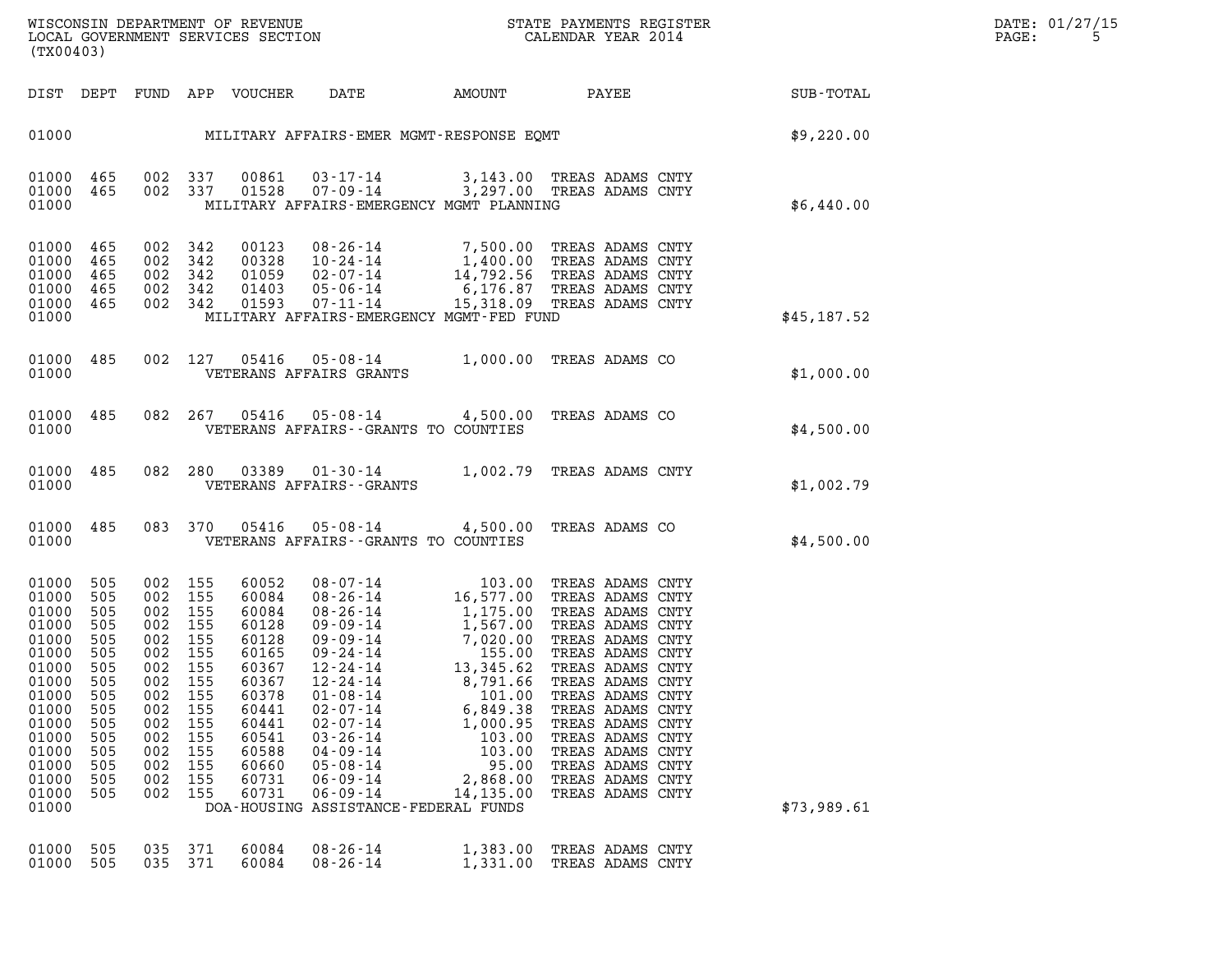| (TX00403)                                                                                                                                                             |                                                                    |                                                                    |                                                                                        |                                                                                                                                                                                                               |                                                                                                                  |                                                                                                                                                                                                      |                  |  |
|-----------------------------------------------------------------------------------------------------------------------------------------------------------------------|--------------------------------------------------------------------|--------------------------------------------------------------------|----------------------------------------------------------------------------------------|---------------------------------------------------------------------------------------------------------------------------------------------------------------------------------------------------------------|------------------------------------------------------------------------------------------------------------------|------------------------------------------------------------------------------------------------------------------------------------------------------------------------------------------------------|------------------|--|
| DIST<br>DEPT                                                                                                                                                          | FUND                                                               | APP                                                                | VOUCHER                                                                                | DATE                                                                                                                                                                                                          | AMOUNT                                                                                                           | PAYEE                                                                                                                                                                                                | <b>SUB-TOTAL</b> |  |
| 01000<br>505<br>01000<br>505<br>01000<br>505<br>01000<br>505<br>01000<br>505<br>01000<br>505<br>01000<br>505<br>01000<br>505<br>01000<br>505<br>01000<br>505<br>01000 | 035<br>035<br>035<br>035<br>035<br>035<br>035<br>035<br>035<br>035 | 371<br>371<br>371<br>371<br>371<br>371<br>371<br>371<br>371<br>371 | 60128<br>60128<br>60367<br>60367<br>60441<br>60441<br>60441<br>60731<br>60731<br>60731 | $09 - 09 - 14$<br>$09 - 09 - 14$<br>$12 - 24 - 14$<br>$12 - 24 - 14$<br>$02 - 07 - 14$<br>$02 - 07 - 14$<br>$02 - 07 - 14$<br>$06 - 09 - 14$<br>$06 - 09 - 14$<br>$06 - 09 - 14$<br>DOA--PUBLIC BENEFITS FUND | 1,380.00<br>1,432.00<br>8,872.41<br>4,285.00<br>2,701.59<br>2,858.46<br>8,307.68<br>582.00<br>972.00<br>1,077.00 | TREAS ADAMS CNTY<br>TREAS ADAMS CNTY<br>TREAS ADAMS CNTY<br>TREAS ADAMS CNTY<br>TREAS ADAMS CNTY<br>TREAS ADAMS CNTY<br>TREAS ADAMS CNTY<br>TREAS ADAMS CNTY<br>TREAS ADAMS CNTY<br>TREAS ADAMS CNTY | \$35,182.14      |  |
| 01000<br>505<br>01000                                                                                                                                                 | 089                                                                | 166                                                                | 00142                                                                                  | $08 - 11 - 14$<br>DOA--LAND INFORMATION FUND                                                                                                                                                                  |                                                                                                                  | 25,354.00 TREAS ADAMS CNTY                                                                                                                                                                           | \$25,354.00      |  |
| 01000<br>835<br>01000<br>835<br>01000                                                                                                                                 | 002<br>002                                                         | 105<br>105                                                         | 42917<br>80020                                                                         | $07 - 28 - 14$<br>$11 - 17 - 14$<br>REVENUE - - STATE SHARED REVENUES                                                                                                                                         | 84,655.99                                                                                                        | 14,148.34 TREAS ADAMS CNTY<br>TREAS ADAMS CNTY                                                                                                                                                       | \$98,804.33      |  |
| 01000<br>835<br>01000                                                                                                                                                 | 002                                                                | 109                                                                | 01001                                                                                  | $07 - 28 - 14$<br>REVENUE--EXEMPT COMPUTER AID                                                                                                                                                                |                                                                                                                  | 15,560.00 TREAS ADAMS CNTY                                                                                                                                                                           | \$15,560.00      |  |
| 01000<br>835<br>01000<br>835<br>01000                                                                                                                                 | 002<br>002                                                         | 302<br>302                                                         | 10001<br>11001                                                                         | $07 - 28 - 14$<br>$07 - 28 - 14$                                                                                                                                                                              | 3,791,543.78 TREAS ADAMS CNTY<br>1,320,371.17<br>REVENUE-FIRST DOLLAR/SCHOOL LEVY CREDITS                        | TREAS ADAMS CNTY                                                                                                                                                                                     | \$5, 111, 914.95 |  |
| 01000<br>835<br>01000                                                                                                                                                 | 021                                                                | 363                                                                | 37282                                                                                  | $03 - 24 - 14$<br>REVENUE - - LOTTERY CREDIT -                                                                                                                                                                |                                                                                                                  | 748,197.75 TREAS ADAMS CNTY                                                                                                                                                                          | \$748, 197.75    |  |
| 01000                                                                                                                                                                 |                                                                    |                                                                    |                                                                                        | DISTRICT TOTAL APPROPRIATIONS                                                                                                                                                                                 |                                                                                                                  |                                                                                                                                                                                                      | \$12,320,791.27  |  |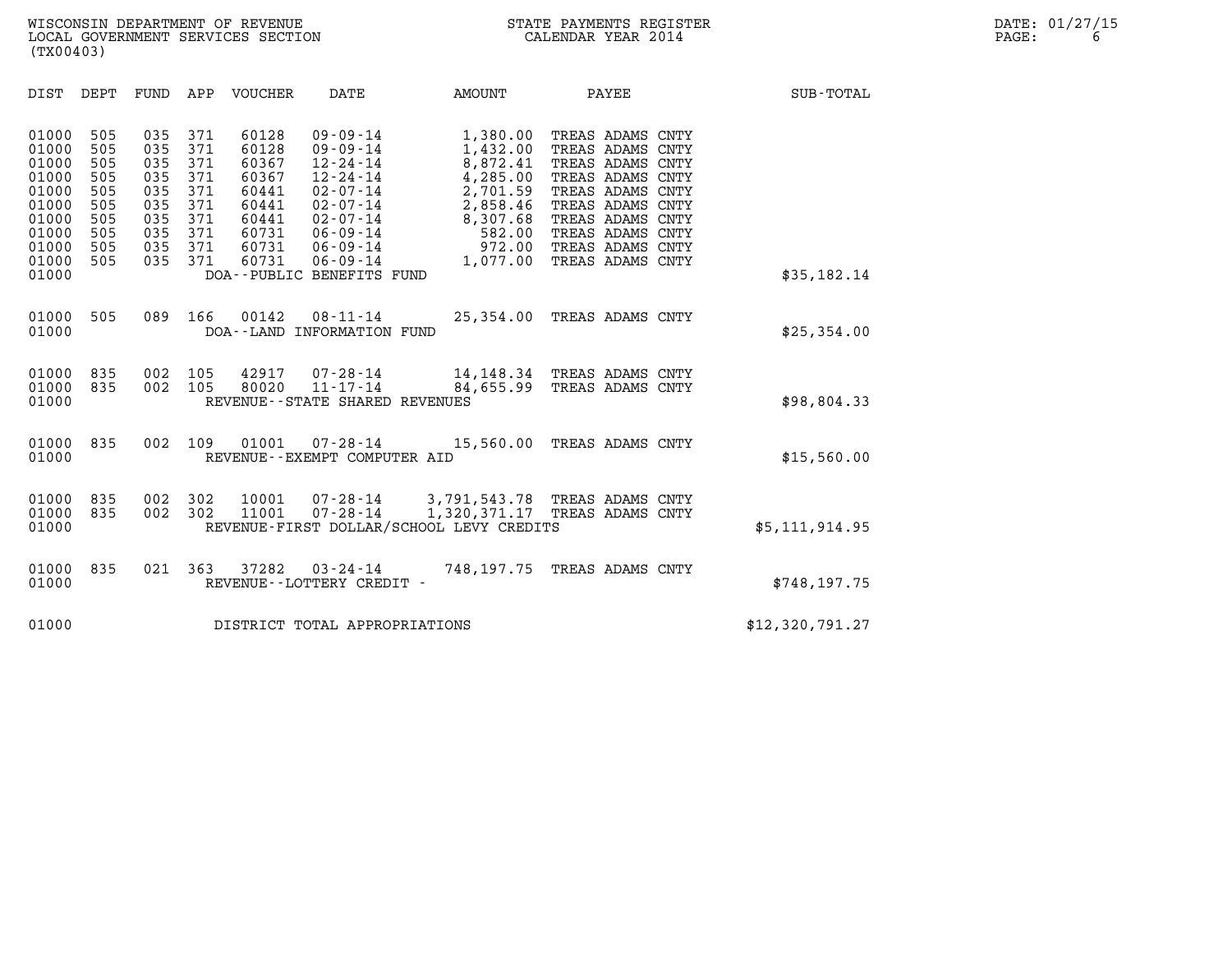| WISCONSIN DEPARTMENT OF REVENUE   | STATE PAYMENTS REGISTER | DATE: 01/27/15 |
|-----------------------------------|-------------------------|----------------|
| LOCAL GOVERNMENT SERVICES SECTION | CALENDAR YEAR 2014      | PAGE:          |

| WISCONSIN DEPARTMENT OF REVENUE<br>LOCAL GOVERNMENT SERVICES SECTION<br>CALENDAR YEAR 2014<br>(TX00403) |            |  |                                          |                                  |                                   |                                                                                                                                                                                                                                                                                                                                                                                    |                                                                                                                                                |               | DATE: 01/27/15<br>PAGE:<br>$7\overline{ }$ |
|---------------------------------------------------------------------------------------------------------|------------|--|------------------------------------------|----------------------------------|-----------------------------------|------------------------------------------------------------------------------------------------------------------------------------------------------------------------------------------------------------------------------------------------------------------------------------------------------------------------------------------------------------------------------------|------------------------------------------------------------------------------------------------------------------------------------------------|---------------|--------------------------------------------|
|                                                                                                         |            |  |                                          |                                  |                                   |                                                                                                                                                                                                                                                                                                                                                                                    | DIST DEPT FUND APP VOUCHER DATE AMOUNT PAYEE SUB-TOTAL                                                                                         |               |                                            |
| 01002 370<br>01002<br>01002<br>01002 370<br>01002                                                       | 370<br>370 |  | 000 001<br>000 001<br>000 001<br>000 001 | 00DNR<br>01DNR<br>02DNR<br>03DNR |                                   | NAT RESOURCES-SEVERANCE/YIELD/WITHDRAWAL                                                                                                                                                                                                                                                                                                                                           | 01-01-14 4,510.36 TREAS TOWN ADAMS<br>06-19-14 231.00 TREAS TOWN ADAMS<br>09-11-14 353.04 TREAS TOWN ADAMS<br>11-04-14 450.81 TREAS TOWN ADAMS | \$5,545.21    |                                            |
| 01002                                                                                                   |            |  |                                          |                                  |                                   | 01002 370 002 503 16341 01-30-14 53,851.24 TREAS TN ADAMS<br>NAT RESOURCES--AIDS IN LIEU OF TAXES                                                                                                                                                                                                                                                                                  | TOWN SHARE 1995.23                                                                                                                             | \$53,851.24   |                                            |
| 01002                                                                                                   | 01002 370  |  |                                          |                                  |                                   | 012 571 37120 06-16-14 1,628.31 TREAS TN ADAMS<br>NAT RESOURCES -- FOREST CROP/MFL/CO FOREST                                                                                                                                                                                                                                                                                       |                                                                                                                                                | \$1,628.31    |                                            |
| 01002                                                                                                   | 01002 370  |  |                                          |                                  |                                   | 012 579 19045 04-16-14 49.58 TREAS TN ADAMS<br>NAT RESOURCES--AIDS IN LIEU OF TAXES                                                                                                                                                                                                                                                                                                |                                                                                                                                                | \$49.58       |                                            |
| 01002<br>01002<br>01002 395<br>01002 395<br>01002                                                       | 395<br>395 |  |                                          |                                  |                                   | $\begin{array}{cccc} 011 & 191 & 04001 & 01\cdot 06\cdot 14 & 30\, ,680\, .62 & \text{TOWN OF ADAMS} \\ 011 & 191 & 10001 & 04\cdot 07\cdot 14 & 30\, ,680\, .62 & \text{TOWN OF ADAMS} \\ 011 & 191 & 20001 & 07\cdot 07\cdot 14 & 30\, ,680\, .62 & \text{TOWN OF ADAMS} \\ 011 & 191 & 30001 & 10\cdot 06\cdot 14 & 30\, ,680\, .63$<br>TRANSPORTATION--GENERAL TRANSP AIDS-GTA |                                                                                                                                                | \$122, 722.49 |                                            |
| 01002 835<br>01002 835<br>01002                                                                         |            |  |                                          |                                  | REVENUE - - STATE SHARED REVENUES | 002 105 42900 07-28-14 4,671.29 TREAS TN ADAMS<br>002 105 80001 11-17-14 26,461.73 TREAS TN ADAMS                                                                                                                                                                                                                                                                                  |                                                                                                                                                | \$31,133.02   |                                            |
| 01002                                                                                                   | 01002 835  |  |                                          |                                  | REVENUE--EXEMPT COMPUTER AID      | 002 109 02001 07-28-14 26.00 TREAS TN ADAMS                                                                                                                                                                                                                                                                                                                                        |                                                                                                                                                | \$26.00       |                                            |
| 01002                                                                                                   |            |  |                                          |                                  | DISTRICT TOTAL APPROPRIATIONS     |                                                                                                                                                                                                                                                                                                                                                                                    |                                                                                                                                                | \$214,955.85  |                                            |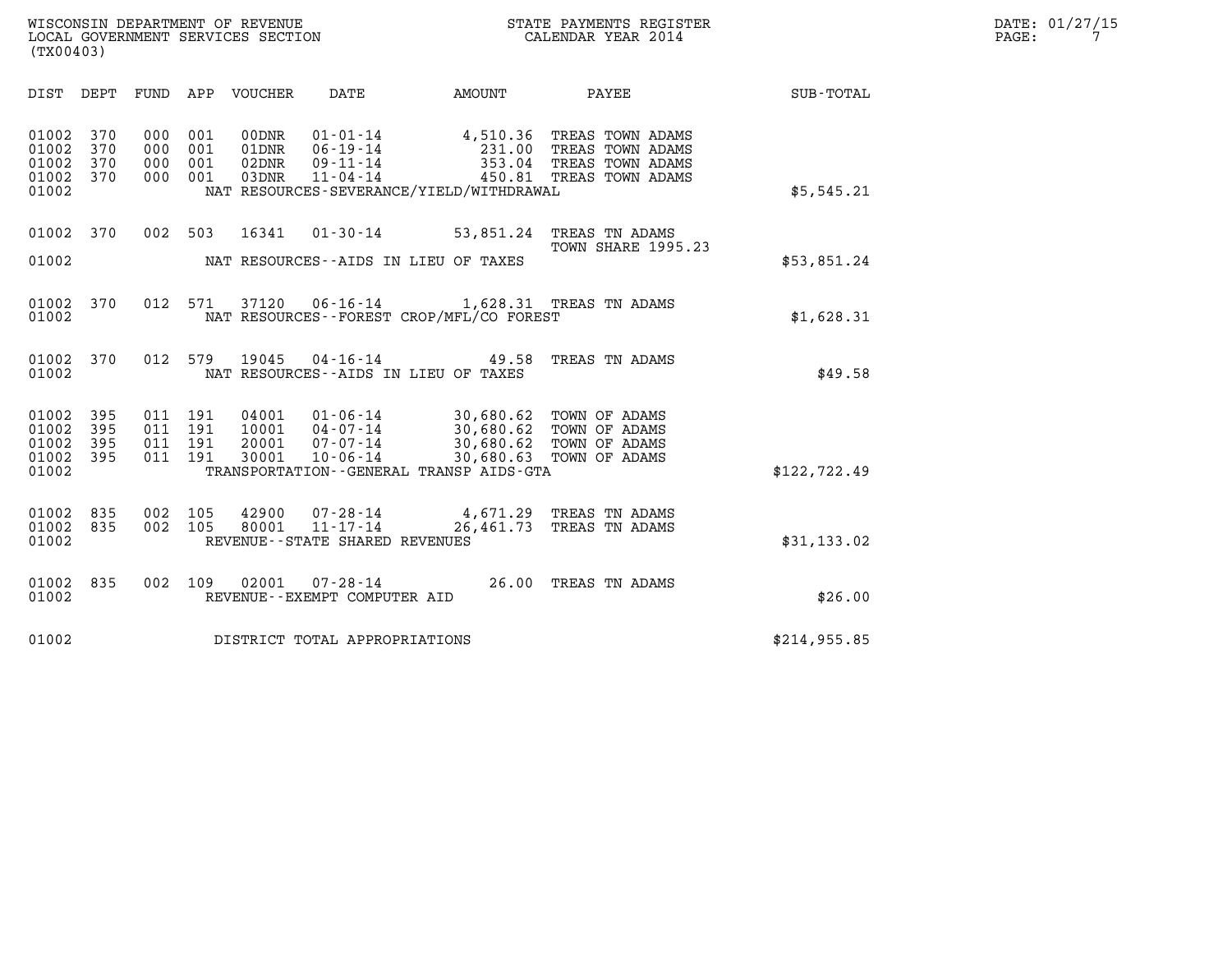| WISCONSIN DEPARTMENT OF REVENUE   | STATE PAYMENTS REGISTER | DATE: 01/27/15 |
|-----------------------------------|-------------------------|----------------|
| LOCAL GOVERNMENT SERVICES SECTION | CALENDAR YEAR 2014      | PAGE:          |

| (TX00403)                                                 |  |  |                                     |                                            | WISCONSIN DEPARTMENT OF REVENUE<br>LOCAL GOVERNMENT SERVICES SECTION<br>CALENDAR YEAR 2014                                                                                                                                                                                                            |              | DATE: 01/27/15<br>$\mathtt{PAGE:}$<br>8 |
|-----------------------------------------------------------|--|--|-------------------------------------|--------------------------------------------|-------------------------------------------------------------------------------------------------------------------------------------------------------------------------------------------------------------------------------------------------------------------------------------------------------|--------------|-----------------------------------------|
|                                                           |  |  |                                     |                                            | DIST DEPT FUND APP VOUCHER DATE AMOUNT PAYEE                                                                                                                                                                                                                                                          | SUB-TOTAL    |                                         |
| 01004 165<br>01004                                        |  |  |                                     | SAFETY/PROF SERV--FIRE INSURANCE DUES      | 002 225 00002 06-30-14 2,533.71 TREAS TN BIG FLATS                                                                                                                                                                                                                                                    | \$2,533.71   |                                         |
| 01004 370<br>01004 370<br>01004                           |  |  |                                     | NAT RESOURCES-SEVERANCE/YIELD/WITHDRAWAL   | 000 001 01DNR 06-19-14 391,155.02 TREAS TOWN BIG FLATS<br>000 001 02DNR 09-11-14 7,180.47 TREAS TOWN BIG FLATS                                                                                                                                                                                        | \$398,335.49 |                                         |
|                                                           |  |  |                                     | 01004 MAT RESOURCES--AIDS IN LIEU OF TAXES | 01004 370 002 503 16342 01-30-14 5,160.70 TREAS TN BIG FLATS<br>TOWN SHARE 400.90                                                                                                                                                                                                                     | \$5,160.70   |                                         |
| 01004 370<br>01004                                        |  |  |                                     | NAT RESOURCES--FOREST CROP/MFL/CO FOREST   | 012 571 37121 06-16-14 3,197.34 TREAS TN BIG FLATS                                                                                                                                                                                                                                                    | \$3,197.34   |                                         |
| 01004 395<br>01004 395<br>01004 395<br>01004 395<br>01004 |  |  |                                     | TRANSPORTATION--GENERAL TRANSP AIDS-GTA    | $\begin{tabular}{cccc} 011 & 191 & 04002 & 01-06-14 & 47,653.67 & TOWN OF BIG FLATS \\ 011 & 191 & 10002 & 04-07-14 & 47,653.67 & TOWN OF BIG FLATS \\ 011 & 191 & 20002 & 07-07-14 & 47,653.67 & TOWN OF BIG FLATS \\ 011 & 191 & 30002 & 10-06-14 & 47,653.67 & TOWN OF BIG FLATS \\ \end{tabular}$ | \$190.614.68 |                                         |
| 01004 835<br>01004 835<br>01004                           |  |  | REVENUE--STATE SHARED REVENUES      |                                            | 002 105 42901 07-28-14 1,811.39 TREAS TN BIG FLATS<br>002 105 80002 11-17-14 10,264.54 TREAS TN BIG FLATS                                                                                                                                                                                             | \$12,075.93  |                                         |
| 01004 835<br>01004                                        |  |  | REVENUE--EXEMPT COMPUTER AID        |                                            | 002 109 02002 07-28-14 13.00 TREAS TN BIG FLATS                                                                                                                                                                                                                                                       | \$13.00      |                                         |
|                                                           |  |  | 01004 DISTRICT TOTAL APPROPRIATIONS |                                            |                                                                                                                                                                                                                                                                                                       | \$611,930.85 |                                         |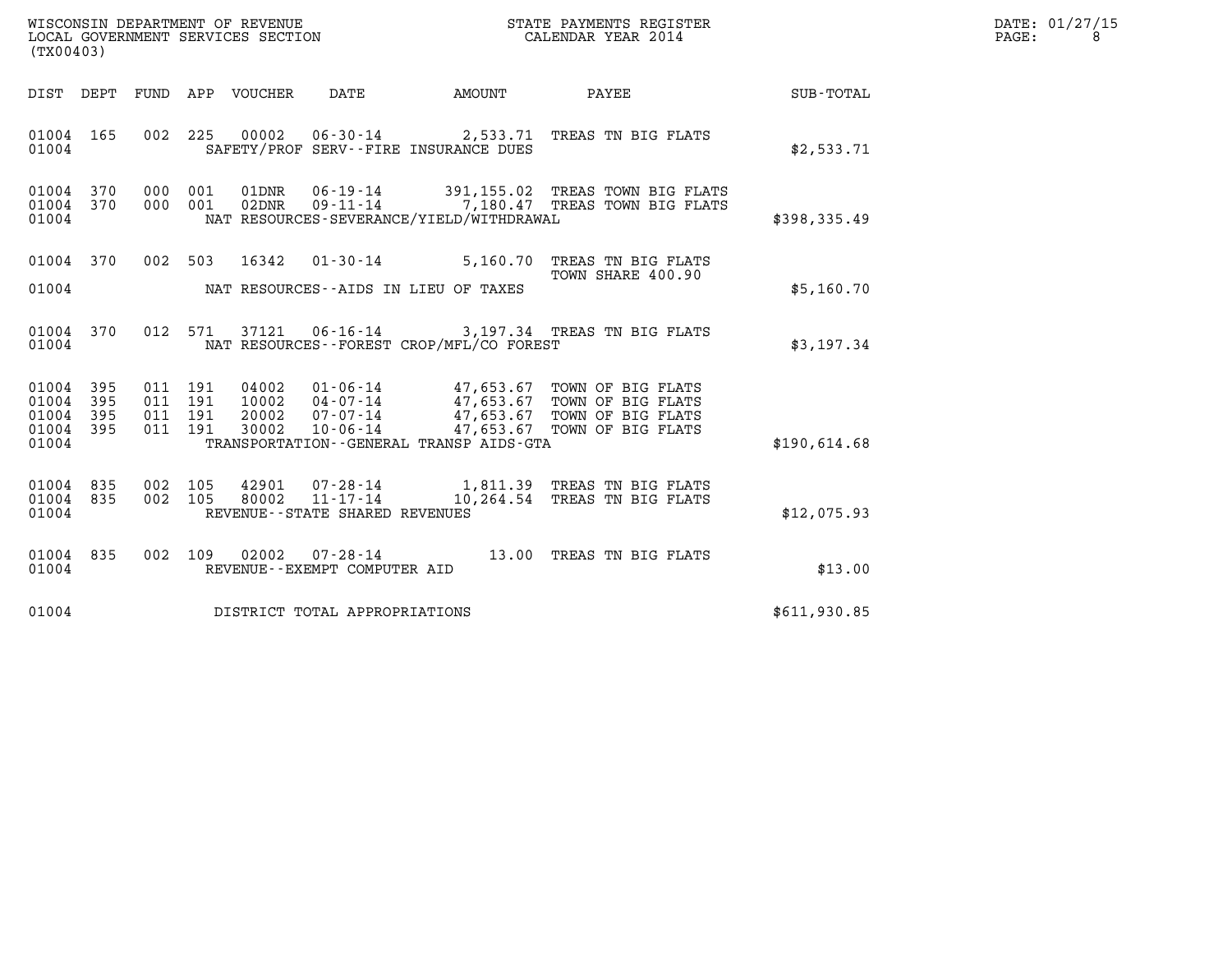| (TX00403)                                     |                     |                                          | WISCONSIN DEPARTMENT OF REVENUE<br>LOCAL GOVERNMENT SERVICES SECTION |                                                                 |                                                                                                      | STATE PAYMENTS REGISTER<br>CALENDAR YEAR 2014                                                          |               | DATE: 01/27/15<br>$\mathtt{PAGE:}$<br>9 |
|-----------------------------------------------|---------------------|------------------------------------------|----------------------------------------------------------------------|-----------------------------------------------------------------|------------------------------------------------------------------------------------------------------|--------------------------------------------------------------------------------------------------------|---------------|-----------------------------------------|
|                                               |                     |                                          | DIST DEPT FUND APP VOUCHER                                           | DATE                                                            | AMOUNT PAYEE                                                                                         |                                                                                                        | SUB-TOTAL     |                                         |
| 01006 165<br>01006                            |                     | 002 225                                  | 00003                                                                |                                                                 | $06 - 30 - 14$ 1,437.56<br>SAFETY/PROF SERV--FIRE INSURANCE DUES                                     | TREAS TN COLBURN                                                                                       | \$1,437.56    |                                         |
| 01006 370<br>01006                            |                     | 000 001                                  | 01DNR                                                                |                                                                 | NAT RESOURCES-SEVERANCE/YIELD/WITHDRAWAL                                                             | 06-19-14 120,330.18 TREAS TOWN COLBURN                                                                 | \$120, 330.18 |                                         |
| 01006 370<br>01006                            |                     | 002 503                                  | 16343                                                                |                                                                 | NAT RESOURCES--AIDS IN LIEU OF TAXES                                                                 | 01-30-14 1,103.33 TREAS TN COLBURN<br>TOWN SHARE 89.48                                                 | \$1,103.33    |                                         |
| 01006 370<br>01006 370<br>01006               |                     | 002 785<br>002 785                       | 00082<br>00351                                                       | 11-07-14<br>11-21-14                                            | 32,325.27<br>48,066.27<br>NAT RESOURCES--FOREST ROAD PAYMENT                                         | TWN OF COLBURN<br>TWN OF COLBURN                                                                       | \$80,391.54   |                                         |
| 01006 370<br>01006                            |                     | 012 571                                  | 37122                                                                | $06 - 16 - 14$                                                  | NAT RESOURCES--FOREST CROP/MFL/CO FOREST                                                             | 670.88 TREAS TN COLBURN                                                                                | \$670.88      |                                         |
| 01006 370<br>01006 370<br>01006               |                     | 012 579<br>012 579                       | 19046<br>19046                                                       |                                                                 | $04 - 16 - 14$<br>$04 - 16 - 14$<br>$04 - 16 - 14$<br>$0.16$<br>NAT RESOURCES--AIDS IN LIEU OF TAXES | 4,267.12 TREAS TN COLBURN<br>TREAS TN COLBURN                                                          | \$4,337.28    |                                         |
| 01006 395<br>01006<br>01006<br>01006<br>01006 | 395<br>395<br>- 395 | 011 191<br>011 191<br>011 191<br>011 191 | 04003<br>10003<br>20003<br>30003                                     | 01-06-14<br>$04 - 07 - 14$<br>$07 - 07 - 14$<br>10-06-14        | 21,381.70<br>TRANSPORTATION - - GENERAL TRANSP AIDS - GTA                                            | 21,381.70 TOWN OF COLBURN<br>21,381.70 TOWN OF COLBURN<br>21,381.70 TOWN OF COLBURN<br>TOWN OF COLBURN | \$85,526.80   |                                         |
| 01006 835<br>01006 835<br>01006               |                     | 002 105<br>002 105                       | 42902<br>80003                                                       | 07-28-14<br>$11 - 17 - 14$<br>REVENUE - - STATE SHARED REVENUES |                                                                                                      | 885.72 TREAS TN COLBURN<br>5,019.10 TREAS TN COLBURN                                                   | \$5,904.82    |                                         |
| 01006 835<br>01006                            |                     | 002 109                                  |                                                                      | REVENUE - - EXEMPT COMPUTER AID                                 |                                                                                                      | 171.00 TREAS TN COLBURN                                                                                | \$171.00      |                                         |
| 01006                                         |                     |                                          |                                                                      | DISTRICT TOTAL APPROPRIATIONS                                   |                                                                                                      |                                                                                                        | \$299,873.39  |                                         |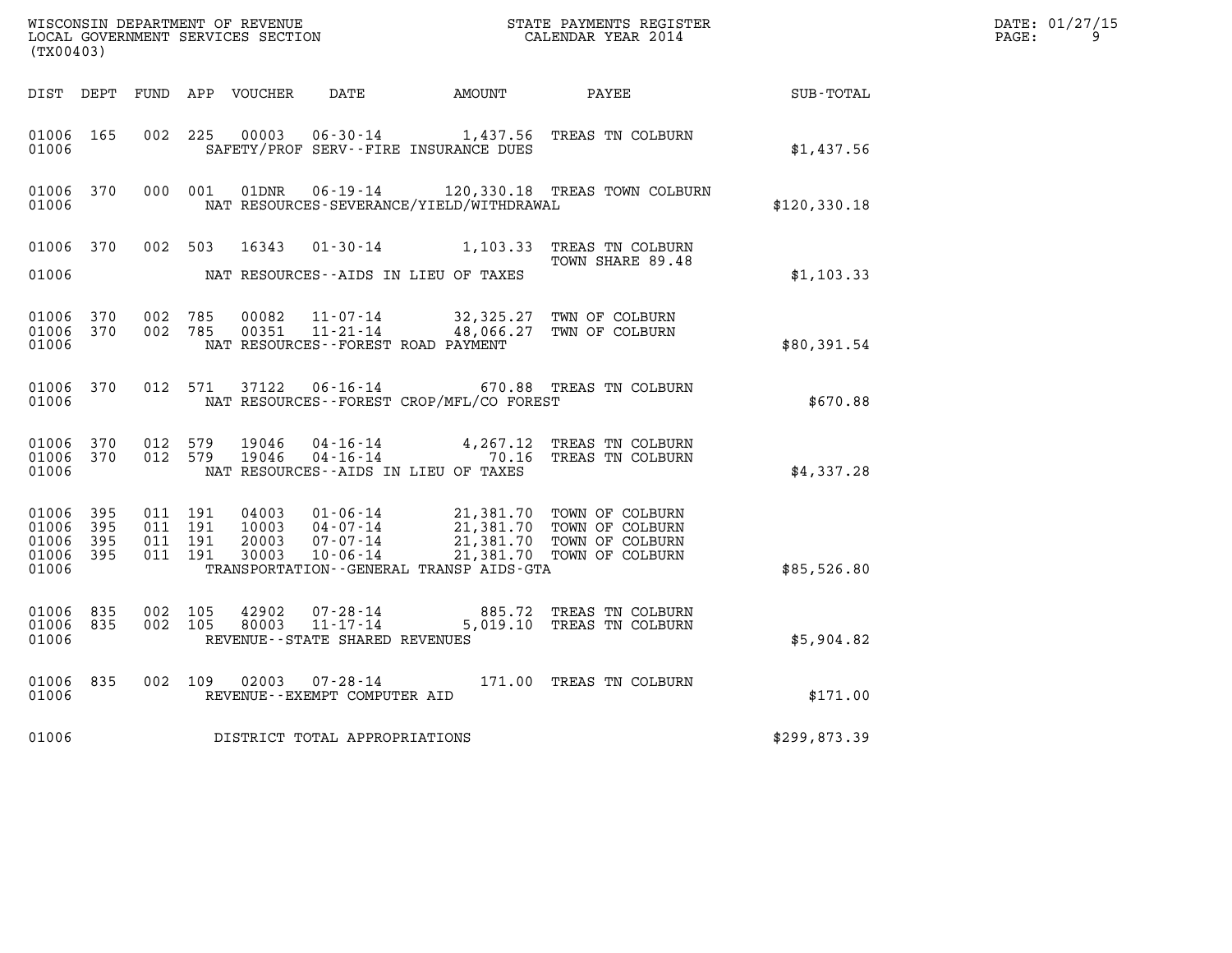| (TX00403)                                                                                                   |                                                                                                                                                                                                                                                              |                                             |               | DATE: 01/27/15<br>PAGE:<br>10 |
|-------------------------------------------------------------------------------------------------------------|--------------------------------------------------------------------------------------------------------------------------------------------------------------------------------------------------------------------------------------------------------------|---------------------------------------------|---------------|-------------------------------|
| DIST DEPT FUND APP VOUCHER                                                                                  | DATE                                                                                                                                                                                                                                                         |                                             |               |                               |
| 01008 165<br>002 225<br>01008                                                                               | 00004  06-30-14  5,067.42  TREAS TN DELL PRAIRIE<br>SAFETY/PROF SERV--FIRE INSURANCE DUES                                                                                                                                                                    |                                             | \$5,067.42    |                               |
| 01008 370<br>000 001<br>01008                                                                               | 01DNR<br>NAT RESOURCES-SEVERANCE/YIELD/WITHDRAWAL                                                                                                                                                                                                            | 06-19-14 109,967.09 TREAS TOWN DELL PRAIRIE | \$109,967.09  |                               |
| 01008 370<br>012 571<br>01008                                                                               | 37123  06-16-14  526.65  TREAS TN DELL PRAIRIE<br>NAT RESOURCES--FOREST CROP/MFL/CO FOREST                                                                                                                                                                   |                                             | \$526.65      |                               |
| 01008 370<br>01008                                                                                          | 012 579 17229 04-16-14 60,182.41 TREAS TN DELL PRAIRIE<br>NAT RESOURCES -- AIDS IN LIEU OF TAXES                                                                                                                                                             |                                             | \$60,182.41   |                               |
| 01008 395<br>011 191<br>01008<br>395<br>011 191<br>01008<br>395<br>011 191<br>01008 395<br>011 191<br>01008 | 04004  01-06-14  26,563.05  TOWN OF DELL PRAIRIE<br>10004  04-07-14  26,563.05  TOWN OF DELL PRAIRIE<br>20004  07-07-14  26,563.05  TOWN OF DELL PRAIRIE<br>30004  10-06-14  26,563.08  TOWN OF DELL PRAIRIE<br>TRANSPORTATION - - GENERAL TRANSP AIDS - GTA |                                             | \$106, 252.23 |                               |
| 002 105<br>01008 835<br>002 105<br>01008 835<br>01008                                                       | 42903  07-28-14  2,400.91 TREAS TN DELL PRAIRIE<br>80004 11-17-14 13,680.38 TREAS TN DELL PRAIRIE<br>REVENUE--STATE SHARED REVENUES                                                                                                                          |                                             | \$16,081.29   |                               |
| 01008 835<br>01008                                                                                          | 002 109 02004 07-28-14 11.00 TREAS TN DELL PRAIRIE<br>REVENUE--EXEMPT COMPUTER AID                                                                                                                                                                           |                                             | \$11.00       |                               |
| 01008 835<br>01008                                                                                          | 021 363 35948 03-24-14 3,174.94 TREAS TN DELL PRAIRIE<br>REVENUE--LOTTERY CREDIT -                                                                                                                                                                           |                                             | \$3,174.94    |                               |
| 01008                                                                                                       | DISTRICT TOTAL APPROPRIATIONS                                                                                                                                                                                                                                |                                             | \$301, 263.03 |                               |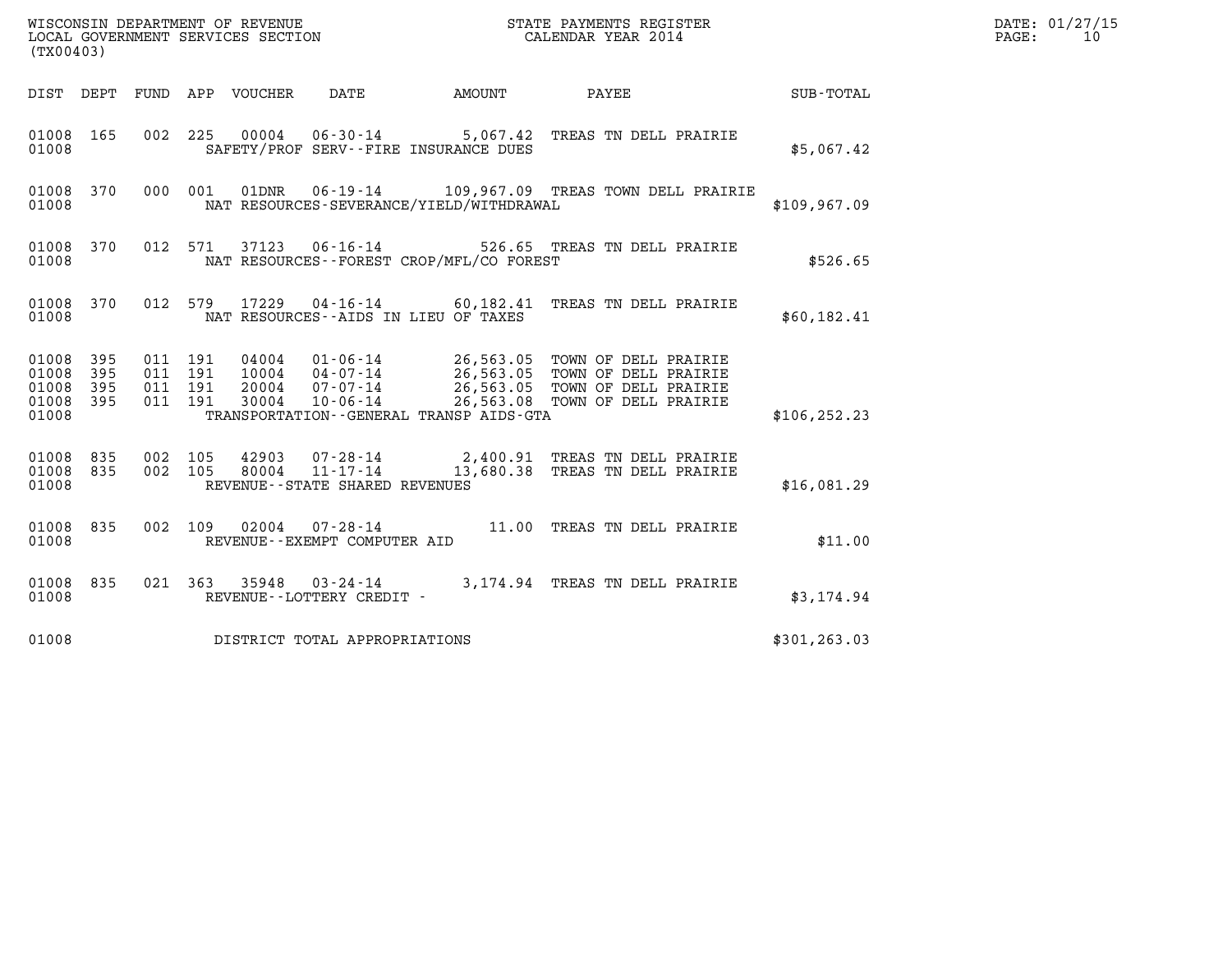|       | DATE: 01/27/15 |
|-------|----------------|
| PAGE: | 11             |

| (TX00403)                                                       | WISCONSIN DEPARTMENT OF REVENUE<br>LOCAL GOVERNMENT SERVICES SECTION<br>CALENDAR YEAR 2014                                                      |                                                                                                                                |               | DATE: 01/27/15<br>PAGE: 11 |
|-----------------------------------------------------------------|-------------------------------------------------------------------------------------------------------------------------------------------------|--------------------------------------------------------------------------------------------------------------------------------|---------------|----------------------------|
|                                                                 | DIST DEPT FUND APP VOUCHER DATE AMOUNT PAYEE SUB-TOTAL                                                                                          |                                                                                                                                |               |                            |
| 01010 165<br>01010                                              | 00005  06-30-14  2,569.65  TREAS TN EASTON<br>002 225<br>SAFETY/PROF SERV--FIRE INSURANCE DUES                                                  |                                                                                                                                | \$2,569.65    |                            |
| 01010<br>370<br>01010 370<br>01010                              | 000 001<br>01DNR<br>000 001<br>03DNR<br>NAT RESOURCES-SEVERANCE/YIELD/WITHDRAWAL                                                                | 06-19-14 30,656.87 TREAS TOWN EASTON<br>11-04-14 429.02 TREAS TOWN EASTON                                                      | \$31,085.89   |                            |
| 01010 370<br>01010                                              | 002 503 16344 01-30-14 14,394.09 TREAS TN EASTON<br>NAT RESOURCES--AIDS IN LIEU OF TAXES                                                        | TOWN SHARE 698.75                                                                                                              | \$14,394.09   |                            |
| 01010 370<br>01010                                              | 012 571<br>37124  06-16-14  669.66  TREAS TN EASTON<br>NAT RESOURCES - - FOREST CROP/MFL/CO FOREST                                              |                                                                                                                                | \$669.66      |                            |
| 01010 370<br>01010 370<br>01010                                 | 012 579<br>19047<br>012 579<br>19047<br>NAT RESOURCES--AIDS IN LIEU OF TAXES                                                                    | 04-16-14<br>04-16-14<br>04-16-14<br>17.17 TREAS TN EASTON                                                                      | \$26.11       |                            |
| 01010<br>395<br>01010<br>395<br>01010 395<br>01010 395<br>01010 | 011 191<br>04005<br>011 191<br>10005<br>011 191<br>20005<br>07-07-14<br>10-06-14<br>011 191<br>30005<br>TRANSPORTATION--GENERAL TRANSP AIDS-GTA | 01-06-14 37,603.21 TOWN OF EASTON<br>04-07-14 37,603.21 TOWN OF EASTON<br>37,603.21 TOWN OF EASTON<br>37,603.22 TOWN OF EASTON | \$150, 412.85 |                            |
| 01010 835<br>01010 835<br>01010                                 | 002 105<br>42904<br>80005<br>$11 - 17 - 14$<br>002 105<br>REVENUE--STATE SHARED REVENUES                                                        | 07-28-14 2,345.03 TREAS TN EASTON<br>13,288.48 TREAS TN EASTON                                                                 | \$15,633.51   |                            |
| 01010<br>835<br>01010                                           | $07 - 28 - 14$<br>002 109<br>02005<br>REVENUE--EXEMPT COMPUTER AID                                                                              | 2.00 TREAS TN EASTON                                                                                                           | \$2.00        |                            |
| 01010<br>835<br>01010                                           | 021 363 35949 03-24-14 2,986.34 TREAS TN EASTON<br>REVENUE--LOTTERY CREDIT -                                                                    |                                                                                                                                | \$2,986.34    |                            |
| 01010                                                           | DISTRICT TOTAL APPROPRIATIONS                                                                                                                   |                                                                                                                                | \$217,780.10  |                            |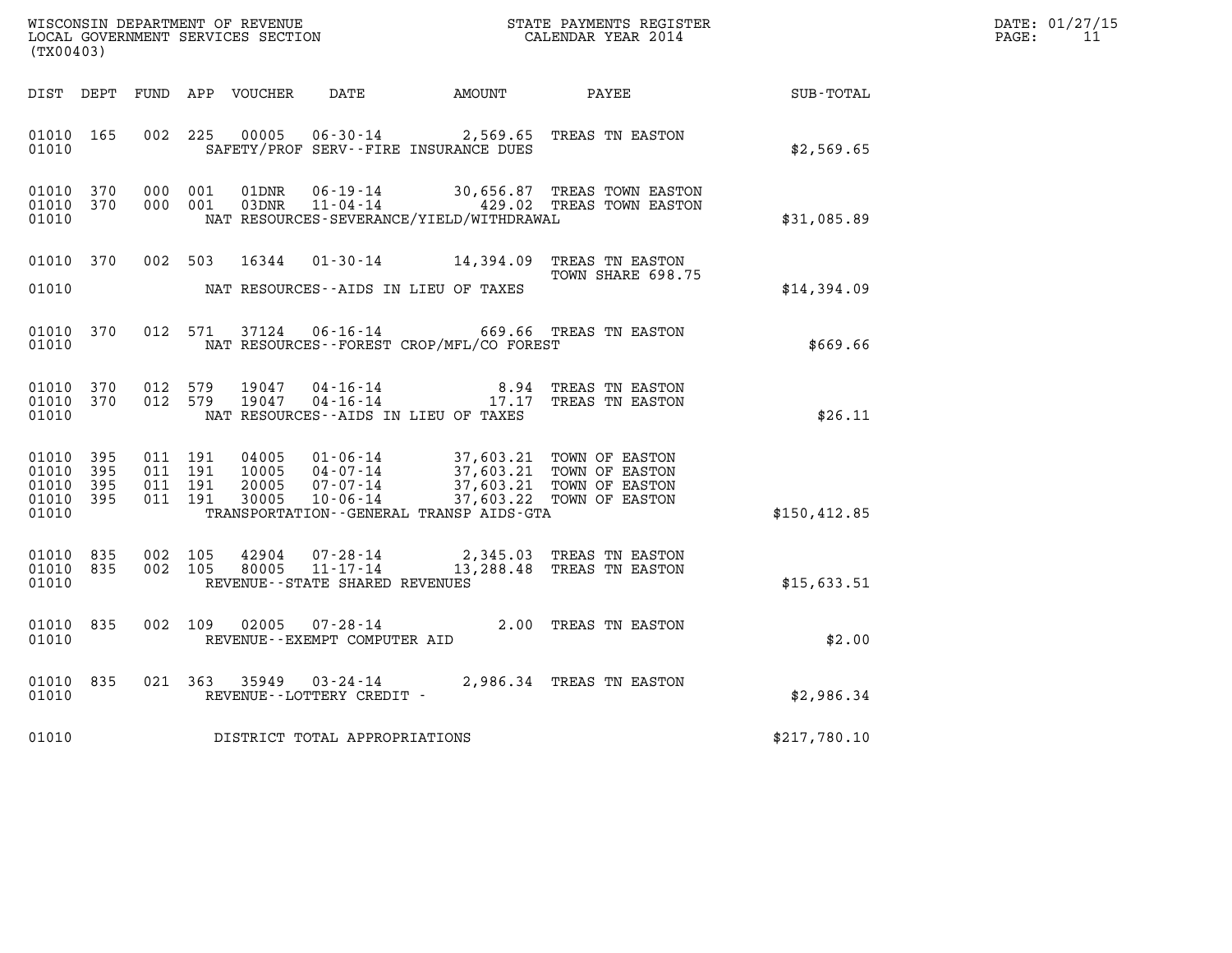| WISCONSIN DEPARTMENT OF REVENUE   | STATE PAYMENTS REGISTER | DATE: 01/27/15 |
|-----------------------------------|-------------------------|----------------|
| LOCAL GOVERNMENT SERVICES SECTION | CALENDAR YEAR 2014      | PAGE:          |

| WISCONSIN DEPARTMENT OF REVENUE<br>LOCAL GOVERNMENT SERVICES SECTION<br>(TX00403)                 |                                                                                                                                                                                 |                                                                                                                           |                  |
|---------------------------------------------------------------------------------------------------|---------------------------------------------------------------------------------------------------------------------------------------------------------------------------------|---------------------------------------------------------------------------------------------------------------------------|------------------|
| FUND<br>DIST<br>DEPT                                                                              | APP<br>VOUCHER<br>DATE                                                                                                                                                          | AMOUNT<br>PAYEE                                                                                                           | <b>SUB-TOTAL</b> |
| 002<br>01012<br>165<br>01012                                                                      | 225<br>00006<br>$06 - 30 - 14$<br>SAFETY/PROF SERV--FIRE INSURANCE DUES                                                                                                         | TREAS TN JACKSON<br>4,959.60                                                                                              | \$4,959.60       |
| 370<br>01012<br>000<br>01012<br>370<br>000<br>01012<br>370<br>000<br>01012                        | $06 - 19 - 14$<br>001<br>01DNR<br>$09 - 11 - 14$<br>001<br>02DNR<br>001<br>03DNR<br>$11 - 04 - 14$<br>NAT RESOURCES-SEVERANCE/YIELD/WITHDRAWAL                                  | 365.60<br>TREAS TOWN JACKSON<br>198.16 TREAS TOWN JACKSON<br>1,572.96 TREAS TOWN JACKSON                                  | \$2,136.72       |
| 01012<br>370<br>002<br>01012                                                                      | 503<br>16345<br>$01 - 30 - 14$<br>NAT RESOURCES - AIDS IN LIEU OF TAXES                                                                                                         | TREAS TN JACKSON<br>1,363.03<br>TOWN SHARE 71.07                                                                          | \$1,363.03       |
| 01012<br>370<br>012<br>01012                                                                      | 571<br>37125<br>$06 - 16 - 14$<br>NAT RESOURCES - - FOREST CROP/MFL/CO FOREST                                                                                                   | 643.99 TREAS TN JACKSON                                                                                                   | \$643.99         |
| 01012<br>370<br>012<br>01012<br>370<br>012<br>01012                                               | 579<br>19048<br>$04 - 16 - 14$<br>579<br>19048<br>$04 - 16 - 14$<br>NAT RESOURCES -- AIDS IN LIEU OF TAXES                                                                      | $74.49$<br>368 21<br>TREAS TN JACKSON<br>368.21<br>TREAS TN JACKSON                                                       | \$442.70         |
| 01012<br>395<br>011<br>01012<br>395<br>011<br>01012<br>395<br>011<br>01012<br>395<br>011<br>01012 | 191<br>04006<br>$01 - 06 - 14$<br>191<br>$04 - 07 - 14$<br>10006<br>20006<br>$07 - 07 - 14$<br>191<br>191<br>30006<br>$10 - 06 - 14$<br>TRANSPORTATION--GENERAL TRANSP AIDS-GTA | 32,924.64<br>TOWN OF JACKSON<br>32,924.64 TOWN OF JACKSON<br>32,924.64<br>TOWN OF JACKSON<br>32,924.65<br>TOWN OF JACKSON | \$131,698.57     |
| 01012<br>835<br>002<br>01012<br>835<br>002<br>01012                                               | 105<br>42905<br>$07 - 28 - 14$<br>$11 - 17 - 14$<br>80006<br>105<br>REVENUE - - STATE SHARED REVENUES                                                                           | 1,488.15<br>TREAS TN JACKSON<br>8,467.09<br>TREAS TN JACKSON                                                              | \$9,955.24       |
| 835<br>002<br>01012<br>01012                                                                      | 109<br>02006<br>$07 - 28 - 14$<br>REVENUE - - EXEMPT COMPUTER AID                                                                                                               | 1.00<br>TREAS TN JACKSON                                                                                                  | \$1.00           |
| 01012                                                                                             | DISTRICT TOTAL APPROPRIATIONS                                                                                                                                                   |                                                                                                                           | \$151, 200.85    |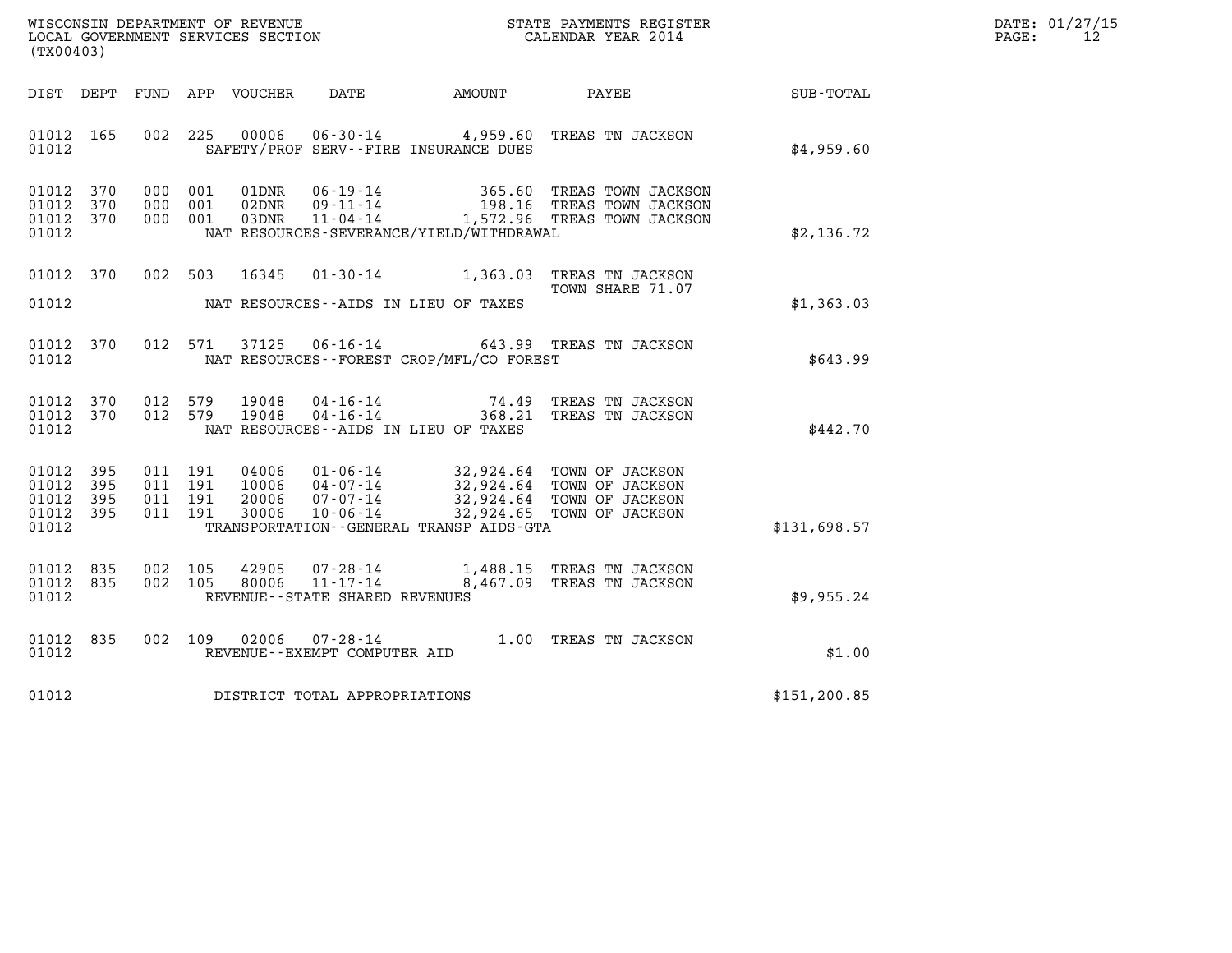| DATE: | 01/27/15 |
|-------|----------|
| PAGE: | 13       |

| WISCONSIN DEPARTMENT OF REVENUE<br>LOCAL GOVERNMENT SERVICES SECTION $\rm CALENDAR$ YEAR 2014<br>(TX00403) |            |                                          | DATE: 01/27/15<br>$\mathtt{PAGE}$ :<br>13 |                                  |                                   |                                                                                                                                                                                                                      |                                                                                                                                                                          |                 |  |
|------------------------------------------------------------------------------------------------------------|------------|------------------------------------------|-------------------------------------------|----------------------------------|-----------------------------------|----------------------------------------------------------------------------------------------------------------------------------------------------------------------------------------------------------------------|--------------------------------------------------------------------------------------------------------------------------------------------------------------------------|-----------------|--|
|                                                                                                            |            |                                          |                                           | DIST DEPT FUND APP VOUCHER DATE  |                                   | <b>AMOUNT</b>                                                                                                                                                                                                        |                                                                                                                                                                          | PAYEE SUB-TOTAL |  |
| 01014 165<br>01014                                                                                         |            |                                          |                                           |                                  |                                   | SAFETY/PROF SERV--FIRE INSURANCE DUES                                                                                                                                                                                | 002 225 00007 06-30-14 1,185.99 TREAS TN LEOLA                                                                                                                           | \$1,185.99      |  |
| 01014 370<br>01014 370<br>01014                                                                            |            |                                          | 000 001<br>000 001                        | 01DNR<br>03DNR                   |                                   | NAT RESOURCES-SEVERANCE/YIELD/WITHDRAWAL                                                                                                                                                                             | 06-19-14 13,450.00 TREAS TOWN LEOLA<br>11-04-14 744.09 TREAS TOWN LEOLA                                                                                                  | \$14,194.09     |  |
| 01014 370<br>01014 370                                                                                     |            | 002 503                                  | 002 503                                   | 17208<br>17208                   |                                   |                                                                                                                                                                                                                      | 02-25-14 6,398.40 TREAS TN LEOLA<br>02-25-14 16,391.64 TREAS TN LEOLA<br>TOWN SHARE 3372.41                                                                              |                 |  |
| 01014                                                                                                      |            |                                          |                                           |                                  |                                   | NAT RESOURCES--AIDS IN LIEU OF TAXES                                                                                                                                                                                 |                                                                                                                                                                          | \$22,790.04     |  |
| 01014 370<br>01014                                                                                         |            |                                          | 012 571                                   |                                  |                                   | NAT RESOURCES--FOREST CROP/MFL/CO FOREST                                                                                                                                                                             | 37126  06-16-14  398.08  TREAS TN LEOLA                                                                                                                                  | \$398.08        |  |
| 01014<br>01014<br>01014 370<br>01014 370<br>01014                                                          | 370<br>370 | 012 579<br>012 579<br>012 579<br>012 579 |                                           | 19049<br>19049<br>19049<br>19049 | $04 - 16 - 14$                    | NAT RESOURCES--AIDS IN LIEU OF TAXES                                                                                                                                                                                 | 04-16-14 36.80 TREAS TN LEOLA<br>04-16-14 492.80 TREAS TN LEOLA<br>04-16-14 255.45 TREAS TN LEOLA<br>514.41 TREAS TN LEOLA                                               | \$1,299.46      |  |
| 01014 395<br>01014<br>01014 395<br>01014 395<br>01014                                                      | 395        | 011 191<br>011 191<br>011 191<br>011 191 |                                           |                                  |                                   | 04007 01-06-14 24,467.22 TOWN OF LEOLA<br>10007 04-07-14 24,467.22 TOWN OF LEOLA<br>20007 07-07-14 24,467.22 TOWN OF LEOLA<br>30007 10-06-14 24,467.25 TOWN OF LEOLA<br>TRANSPORTATION - - GENERAL TRANSP AIDS - GTA |                                                                                                                                                                          | \$97,868.91     |  |
| 01014 835<br>01014 835<br>01014                                                                            |            | 002 105                                  | 002 105                                   |                                  | REVENUE - - STATE SHARED REVENUES |                                                                                                                                                                                                                      | $\begin{array}{cccc} 42906 & 07\text{-}28\text{-}14 & 1,333.42 & \text{TREAS TN LEOLA} \\ 80007 & 11\text{-}17\text{-}14 & 7,556.02 & \text{TREAS TN LEOLA} \end{array}$ | \$8,889.44      |  |
| 01014                                                                                                      |            |                                          |                                           |                                  | DISTRICT TOTAL APPROPRIATIONS     |                                                                                                                                                                                                                      |                                                                                                                                                                          | \$146,626.01    |  |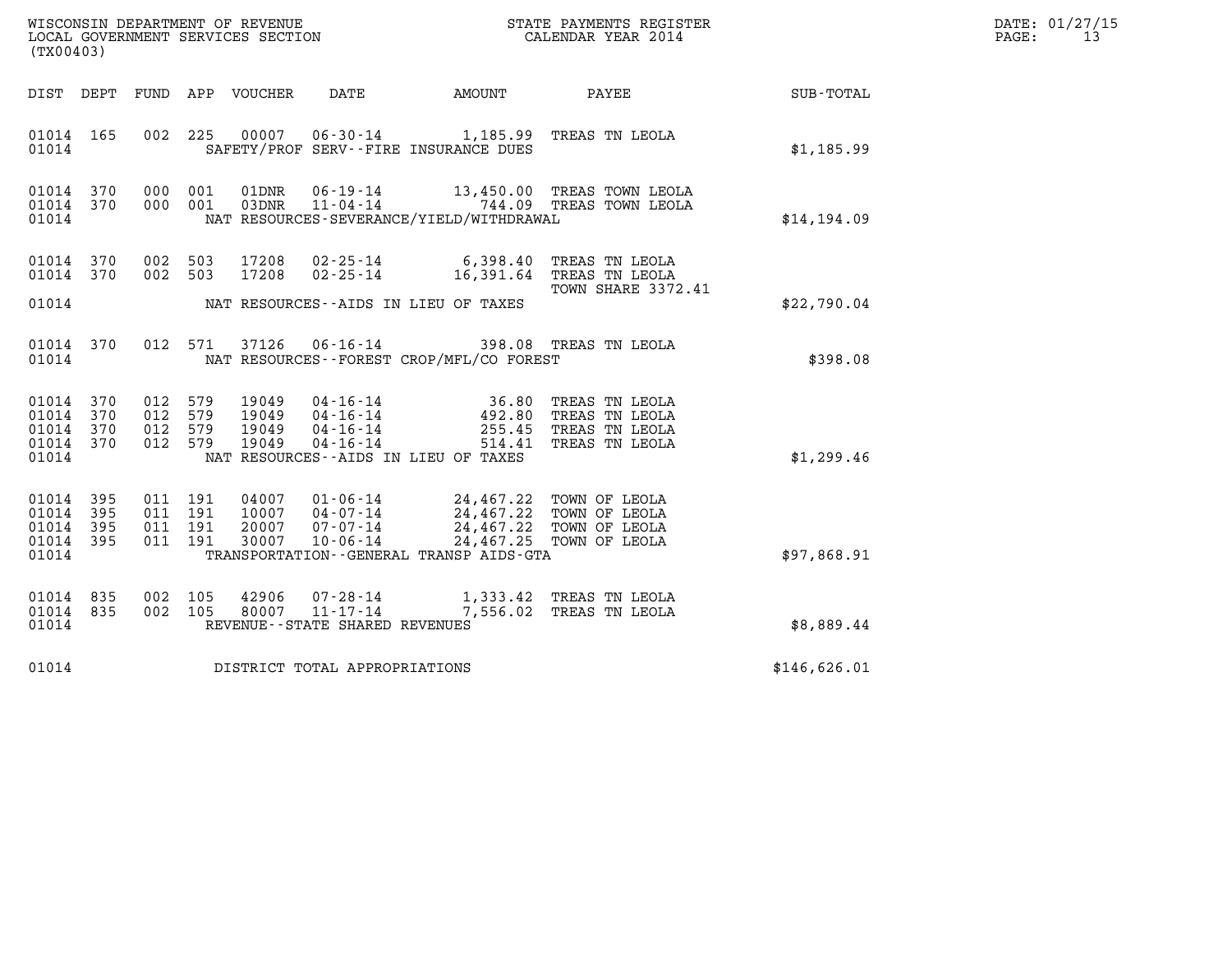| WISCONSIN DEPARTMENT OF REVENUE   | STATE PAYMENTS REGISTER | DATE: 01/27/15 |
|-----------------------------------|-------------------------|----------------|
| LOCAL GOVERNMENT SERVICES SECTION | CALENDAR YEAR 2014      | PAGE:          |

| (TX00403)                                 |                                                      |                                                              |                                                                    |                                                       |                                                                                                        |                  |
|-------------------------------------------|------------------------------------------------------|--------------------------------------------------------------|--------------------------------------------------------------------|-------------------------------------------------------|--------------------------------------------------------------------------------------------------------|------------------|
| DIST                                      | DEPT<br>FUND                                         | APP<br>VOUCHER                                               | <b>DATE</b>                                                        | AMOUNT                                                | PAYEE                                                                                                  | <b>SUB-TOTAL</b> |
| 01016<br>01016                            | 002<br>165                                           | 225<br>00008                                                 | $06 - 30 - 14$                                                     | 1,060.20<br>SAFETY/PROF SERV--FIRE INSURANCE DUES     | TREAS TN LINCOLN                                                                                       | \$1,060.20       |
| 01016<br>01016<br>01016<br>01016          | 370<br>000<br>370<br>000<br>370<br>000               | 001<br>01DNR<br>001<br>02DNR<br>001<br>03DNR                 | 06-19-14<br>$09 - 11 - 14$<br>$11 - 04 - 14$                       | 4,277.27<br>NAT RESOURCES-SEVERANCE/YIELD/WITHDRAWAL  | TREAS TOWN LINCOLN<br>1,932.89 TREAS TOWN LINCOLN<br>705.15 TREAS TOWN LINCOLN                         | \$6,915.31       |
| 01016<br>01016                            | 370<br>012                                           | 571<br>37127                                                 | $06 - 16 - 14$                                                     | 809.80<br>NAT RESOURCES - - FOREST CROP/MFL/CO FOREST | TREAS TN LINCOLN                                                                                       | \$809.80         |
| 01016<br>01016<br>01016                   | 012<br>370<br>370<br>012                             | 579<br>19050<br>579<br>19050                                 | 04-16-14<br>$04 - 16 - 14$<br>NAT RESOURCES--AIDS IN LIEU OF TAXES | 158.40<br>40.00                                       | TREAS TN LINCOLN<br>TREAS TN LINCOLN                                                                   | \$198.40         |
| 01016<br>01016<br>01016<br>01016<br>01016 | 395<br>011<br>395<br>011<br>395<br>011<br>395<br>011 | 191<br>04008<br>191<br>10008<br>191<br>20008<br>191<br>30008 | 01-06-14<br>04-07-14<br>$07 - 07 - 14$<br>$10 - 06 - 14$           | 23,840.95<br>TRANSPORTATION--GENERAL TRANSP AIDS-GTA  | 23,840.94 TOWN OF LINCOLN<br>23,840.94 TOWN OF LINCOLN<br>23,840.94 TOWN OF LINCOLN<br>TOWN OF LINCOLN | \$95,363.77      |
| 01016<br>01016<br>01016                   | 835<br>002<br>835<br>002                             | 105<br>42907<br>105<br>80008                                 | 07-28-14<br>$11 - 17 - 14$<br>REVENUE - - STATE SHARED REVENUES    | 1,734.96                                              | TREAS TN LINCOLN<br>12,159.92 TREAS TN LINCOLN                                                         | \$13,894.88      |
| 01016<br>01016                            | 835<br>002                                           | 109<br>02007                                                 | $07 - 28 - 14$<br>REVENUE--EXEMPT COMPUTER AID                     | 2.00                                                  | TREAS TN LINCOLN                                                                                       | \$2.00           |
| 01016                                     |                                                      |                                                              | DISTRICT TOTAL APPROPRIATIONS                                      |                                                       |                                                                                                        | \$118, 244.36    |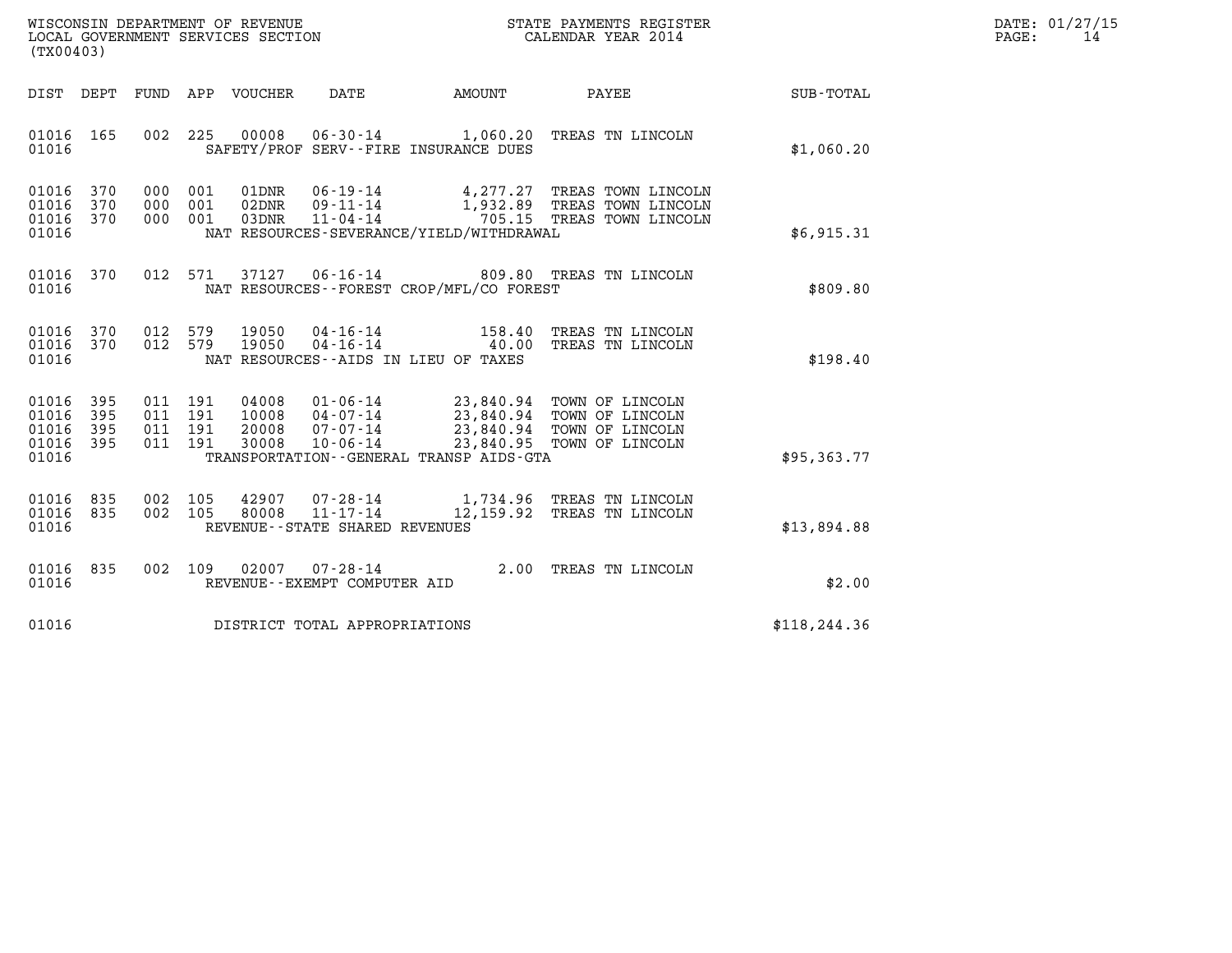| WISCONSIN DEPARTMENT OF REVENUE   | STATE PAYMENTS REGISTER | DATE: 01/27/15 |
|-----------------------------------|-------------------------|----------------|
| LOCAL GOVERNMENT SERVICES SECTION | CALENDAR YEAR 2014      | PAGE:          |

| WISCONSIN DEPARTMENT OF REVENUE<br>LOCAL GOVERNMENT SERVICES SECTION<br>(TX00403)                                                                                                                                  | STATE PAYMENTS REGISTER<br>CALENDAR YEAR 2014                                                                                  |               | DATE: 01/27/15<br>PAGE:<br>15 |
|--------------------------------------------------------------------------------------------------------------------------------------------------------------------------------------------------------------------|--------------------------------------------------------------------------------------------------------------------------------|---------------|-------------------------------|
| DIST DEPT FUND APP VOUCHER DATE                                                                                                                                                                                    | PAYEE<br><b>EXAMPLE TO AMOUNT</b>                                                                                              | SUB-TOTAL     |                               |
| 01018 165<br>SAFETY/PROF SERV--FIRE INSURANCE DUES<br>01018                                                                                                                                                        | 002 225 00009 06-30-14 2,803.25 TREAS TN MONROE                                                                                | \$2,803.25    |                               |
| 01018<br>370<br>000<br>001<br>01DNR<br>01018<br>000<br>001<br>370<br>02DNR<br>001<br>01018 370<br>000<br>03DNR<br>NAT RESOURCES-SEVERANCE/YIELD/WITHDRAWAL<br>01018                                                | 06-19-14 190,647.34 TREAS TOWN MONROE<br>09-11-14<br>11-04-14<br>73.23 TREAS TOWN MONROE                                       | \$191, 161.91 |                               |
| 01018 370<br>01018<br>NAT RESOURCES--FOREST CROP/MFL/CO FOREST                                                                                                                                                     | 012 571 37128 06-16-14 1,166.88 TREAS TN MONROE                                                                                | \$1,166.88    |                               |
| 01018 395<br>011 191<br>04009<br>01018 395<br>011 191<br>10009<br>20009 07-07-14<br>01018<br>395<br>011 191<br>01018 395<br>011 191<br>30009<br>$10 - 06 - 14$<br>01018<br>TRANSPORTATION--GENERAL TRANSP AIDS-GTA | 01-06-14 23,488.11 TOWN OF MONROE<br>04-07-14 23,488.11 TOWN OF MONROE<br>23,488.11 TOWN OF MONROE<br>23,488.13 TOWN OF MONROE | \$93,952.46   |                               |
| 002 105 80009 11-17-14<br>01018 835<br>01018<br>REVENUE - - STATE SHARED REVENUES                                                                                                                                  | 7,342.25 TREAS TN MONROE                                                                                                       | \$7,342.25    |                               |
| 01018 835<br>01018<br>REVENUE--EXEMPT COMPUTER AID                                                                                                                                                                 | 002 109 02008 07-28-14 4.00 TREAS TN MONROE                                                                                    | \$4.00        |                               |
| 01018<br>DISTRICT TOTAL APPROPRIATIONS                                                                                                                                                                             |                                                                                                                                | \$296,430.75  |                               |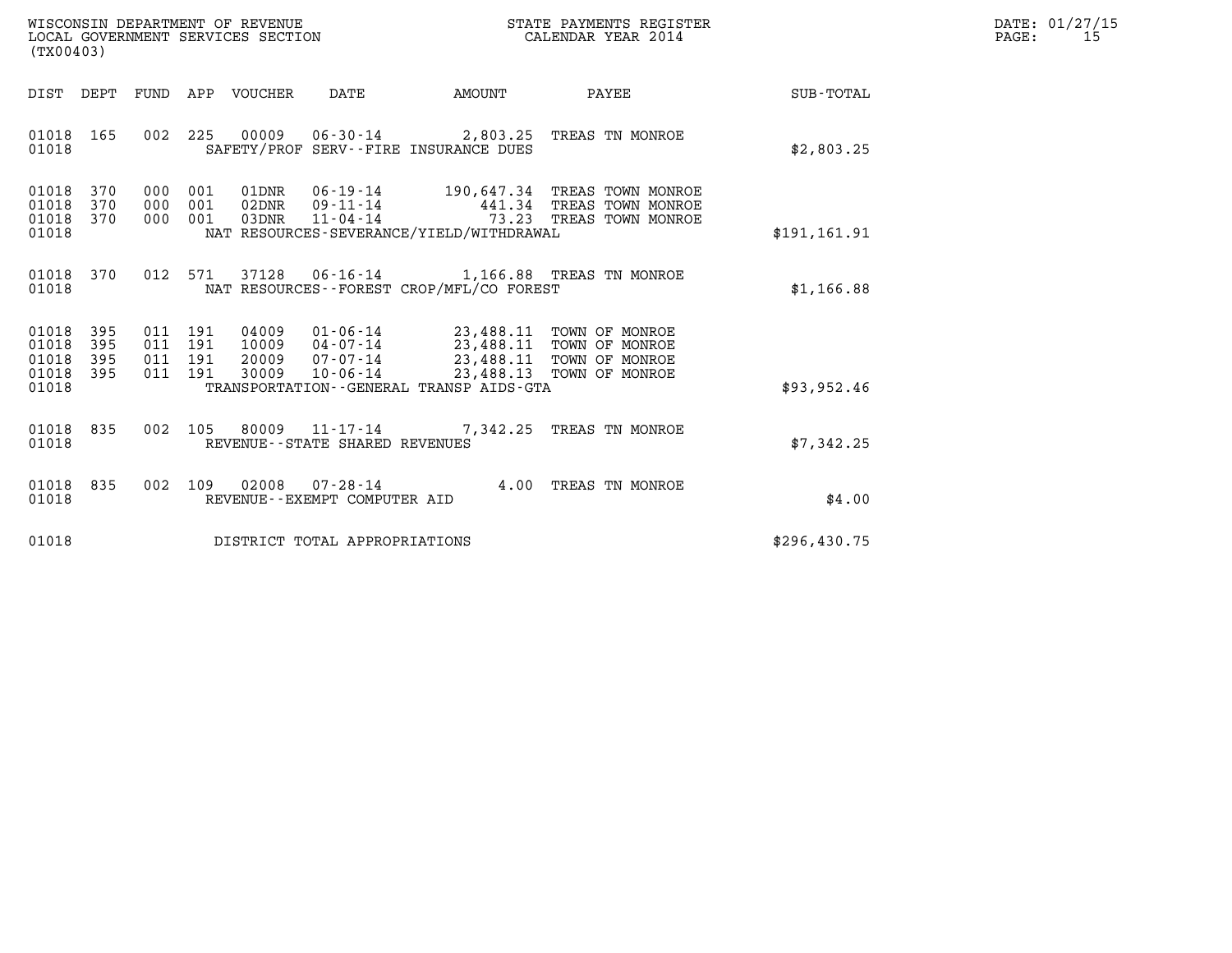| WISCONSIN DEPARTMENT OF REVENUE   | STATE PAYMENTS REGISTER | DATE: 01/27/15 |
|-----------------------------------|-------------------------|----------------|
| LOCAL GOVERNMENT SERVICES SECTION | CALENDAR YEAR 2014      | PAGE:          |

| WISCONSIN DEPARTMENT OF REVENUE<br>LOCAL GOVERNMENT SERVICES SECTION CALENDAR YEAR 2014<br>(TX00403) |                   |                    |                                                        |                                   |                                                                                                                                                                                                                          |                                                                                                                                                                                                          |              | DATE: 01/27/15<br>$\mathtt{PAGE}$ :<br>16 |
|------------------------------------------------------------------------------------------------------|-------------------|--------------------|--------------------------------------------------------|-----------------------------------|--------------------------------------------------------------------------------------------------------------------------------------------------------------------------------------------------------------------------|----------------------------------------------------------------------------------------------------------------------------------------------------------------------------------------------------------|--------------|-------------------------------------------|
| DIST DEPT                                                                                            |                   |                    |                                                        |                                   | FUND APP VOUCHER DATE AMOUNT PAYEE                                                                                                                                                                                       |                                                                                                                                                                                                          | SUB-TOTAL    |                                           |
| 01020 165<br>01020                                                                                   |                   |                    | 002 225<br>00010                                       |                                   | SAFETY/PROF SERV--FIRE INSURANCE DUES                                                                                                                                                                                    | 06-30-14 2,857.16 TREAS TN NEW CHESTER                                                                                                                                                                   | \$2,857.16   |                                           |
| 01020 370<br>01020 370<br>01020                                                                      |                   |                    | 000 001<br>01DNR<br>000 001<br>02DNR                   |                                   | NAT RESOURCES-SEVERANCE/YIELD/WITHDRAWAL                                                                                                                                                                                 | 06-19-14 2,659.34 TREAS TOWN NEW CHESTER<br>09-11-14 3,388.65 TREAS TOWN NEW CHESTER                                                                                                                     | \$6,047.99   |                                           |
| 01020 370<br>01020                                                                                   |                   |                    | 002 503<br>17230                                       |                                   | NAT RESOURCES--AIDS IN LIEU OF TAXES                                                                                                                                                                                     | 03-31-14 3,685.58 TREAS TN NEW CHESTER<br>TOWN SHARE 135.01                                                                                                                                              | \$3,685.58   |                                           |
| 01020 370<br>01020                                                                                   |                   |                    | 012 571                                                |                                   | NAT RESOURCES--FOREST CROP/MFL/CO FOREST                                                                                                                                                                                 | 37129  06-16-14  661.76  TREAS TN NEW CHESTER                                                                                                                                                            | \$661.76     |                                           |
| 01020<br>01020<br>01020<br>01020 370<br>01020                                                        | 370<br>370<br>370 | 012 579<br>012 579 | 19051<br>012 579<br>19051<br>19051<br>012 579<br>19051 |                                   | $04 - 16 - 14$<br>$04 - 16 - 14$<br>$04 - 16 - 14$<br>$04 - 16 - 14$<br>$04 - 16 - 14$<br>$04 - 16 - 14$<br>$04 - 16 - 14$<br>$04 - 16 - 14$<br>$04 - 16 - 14$<br>$04 - 16 - 14$<br>NAT RESOURCES--AIDS IN LIEU OF TAXES | TREAS TN NEW CHESTER<br>TREAS TN NEW CHESTER<br>TREAS TN NEW CHESTER<br>TREAS TN NEW CHESTER                                                                                                             | \$235.58     |                                           |
| 01020<br>01020<br>01020 395<br>01020 395<br>01020                                                    | 395<br>395        | 011 191            | 011 191<br>011 191<br>011 191                          |                                   | TRANSPORTATION - - GENERAL TRANSP AIDS - GTA                                                                                                                                                                             | 04010  01-06-14  29,960.84  TOWN OF NEW CHESTER<br>10010  04-07-14  29,960.84  TOWN OF NEW CHESTER<br>20010  07-07-14  29,960.84  TOWN OF NEW CHESTER<br>30010  10-06-14  29,960.85  TOWN OF NEW CHESTER | \$119,843.37 |                                           |
| 01020 835<br>01020<br>01020                                                                          | 835               |                    | 002 105<br>42908<br>002 105<br>80010                   | REVENUE - - STATE SHARED REVENUES |                                                                                                                                                                                                                          | 07-28-14 12,529.07 TREAS TN NEW CHESTER<br>11-17-14 70,960.48 TREAS TN NEW CHESTER                                                                                                                       | \$83,489.55  |                                           |
| 01020<br>01020                                                                                       | 835               |                    | 002 109<br>02009                                       | REVENUE--EXEMPT COMPUTER AID      |                                                                                                                                                                                                                          | 07-28-14 22.00 TREAS TN NEW CHESTER                                                                                                                                                                      | \$22.00      |                                           |
| 01020<br>01020                                                                                       | 835               |                    | 002 501 00001                                          |                                   | DOA-PAYMENT FOR MUNICIPAL SERVICES AID                                                                                                                                                                                   | 02-03-14 48.88 TREAS TN NEW CHESTER                                                                                                                                                                      | \$48.88      |                                           |
| 01020                                                                                                |                   |                    |                                                        | DISTRICT TOTAL APPROPRIATIONS     |                                                                                                                                                                                                                          |                                                                                                                                                                                                          | \$216,891.87 |                                           |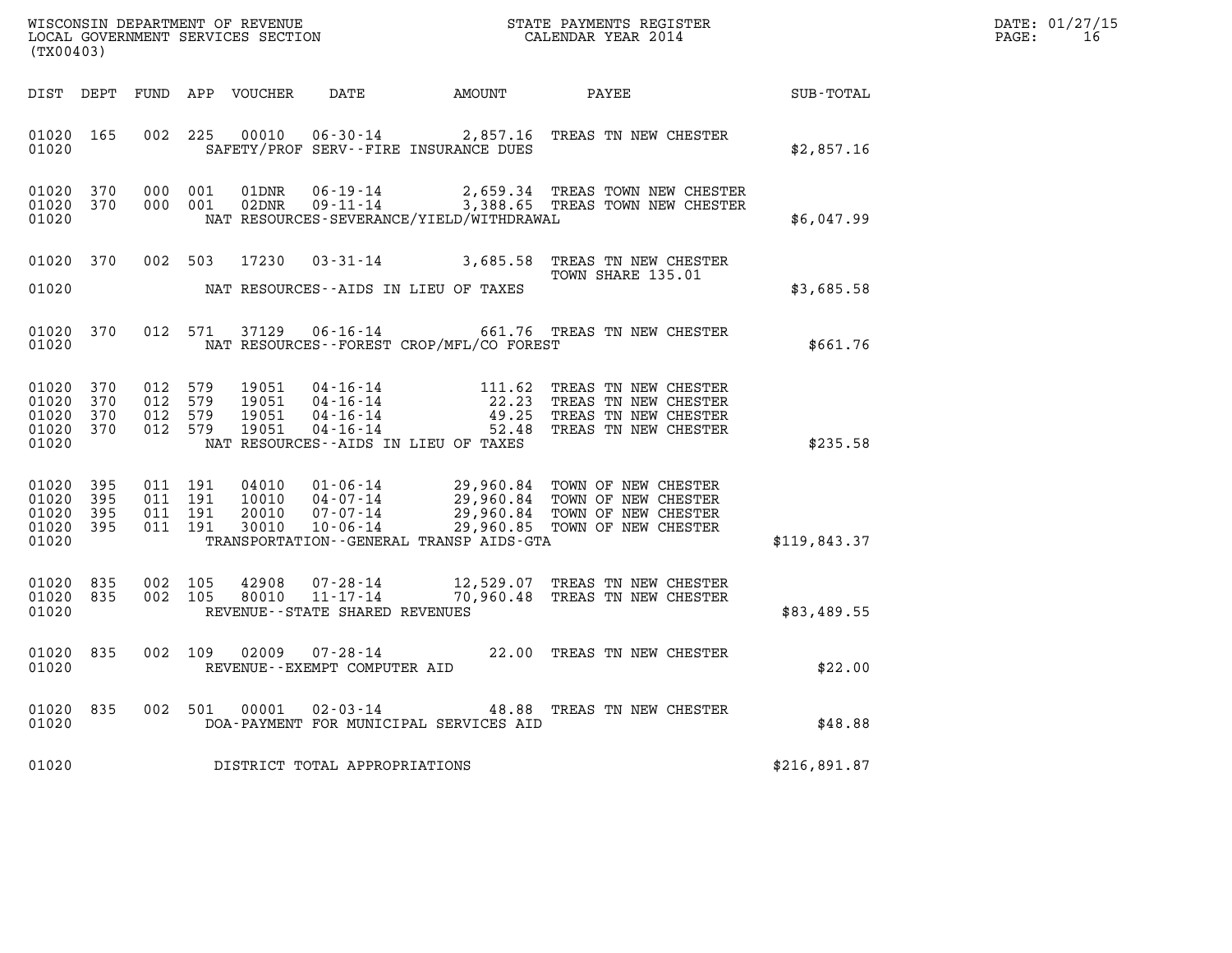|       | DATE: 01/27/15 |
|-------|----------------|
| PAGE: | 17             |

| (TX00403)                                                 |  |  |                                                                                                                                                                                                                                                                 | WISCONSIN DEPARTMENT OF REVENUE<br>LOCAL GOVERNMENT SERVICES SECTION<br>CALENDAR YEAR 2014 |                                                                                                        |             | DATE: 01/27/15<br>PAGE: 17 |
|-----------------------------------------------------------|--|--|-----------------------------------------------------------------------------------------------------------------------------------------------------------------------------------------------------------------------------------------------------------------|--------------------------------------------------------------------------------------------|--------------------------------------------------------------------------------------------------------|-------------|----------------------------|
|                                                           |  |  |                                                                                                                                                                                                                                                                 |                                                                                            | DIST DEPT FUND APP VOUCHER DATE AMOUNT PAYEE SUB-TOTAL                                                 |             |                            |
| 01022 165<br>01022                                        |  |  |                                                                                                                                                                                                                                                                 |                                                                                            | 002 225 00011 06-30-14 1,617.26 TREAS TN NEW HAVEN<br>SAFETY/PROF SERV--FIRE INSURANCE DUES            | \$1,617.26  |                            |
| 01022 370<br>01022 370<br>01022                           |  |  | NAT RESOURCES-SEVERANCE/YIELD/WITHDRAWAL                                                                                                                                                                                                                        |                                                                                            |                                                                                                        | \$3,401.99  |                            |
|                                                           |  |  | 01022 MAT RESOURCES--AIDS IN LIEU OF TAXES                                                                                                                                                                                                                      |                                                                                            | 01022 370 002 503 17231 03-31-14 77.10 TREAS TN NEW HAVEN<br>TOWN SHARE 8.94                           | \$77.10     |                            |
| 01022 370<br>01022                                        |  |  | NAT RESOURCES--FOREST CROP/MFL/CO FOREST                                                                                                                                                                                                                        |                                                                                            | 012 571 37130 06-16-14 664.19 TREAS TN NEW HAVEN                                                       | \$664.19    |                            |
| 01022                                                     |  |  | NAT RESOURCES--AIDS IN LIEU OF TAXES                                                                                                                                                                                                                            |                                                                                            | 01022 370 012 579 19052 04-16-14 243.50 TREAS TN NEW HAVEN                                             | \$243.50    |                            |
| 01022 395<br>01022 395<br>01022 395<br>01022 395<br>01022 |  |  | 011 191 04011 01-06-14 18,650.77 TOWN OF NEW HAVEN<br>011 191 10011 04-07-14 18,650.77 TOWN OF NEW HAVEN<br>011 191 20011 07-07-14 18,650.77 TOWN OF NEW HAVEN<br>011 191 30011 10-06-14 18,650.77 TOWN OF NEW HAVEN<br>TRANSPORTATION--GENERAL TRANSP AIDS-GTA |                                                                                            |                                                                                                        | \$74,603.08 |                            |
| 01022 835<br>01022 835<br>01022                           |  |  | REVENUE--STATE SHARED REVENUES                                                                                                                                                                                                                                  |                                                                                            | 002 105 42909 07-28-14 2,104.85 TREAS TN NEW HAVEN 002 105 80011 11-17-14 11,927.48 TREAS TN NEW HAVEN | \$14,032.33 |                            |
| 01022 835<br>01022                                        |  |  |                                                                                                                                                                                                                                                                 |                                                                                            | 002   109   02010   07-28-14   2.00 TREAS TN NEW HAVEN REVENUE--EXEMPT COMPUTER AID                    | \$2.00      |                            |
| 01022 835<br>01022                                        |  |  | REVENUE--LOTTERY CREDIT -                                                                                                                                                                                                                                       |                                                                                            | 021 363 35950 03-24-14 2,028.60 TREAS TN NEW HAVEN                                                     | \$2,028.60  |                            |
|                                                           |  |  | 01022 DISTRICT TOTAL APPROPRIATIONS                                                                                                                                                                                                                             |                                                                                            |                                                                                                        | \$96,670.05 |                            |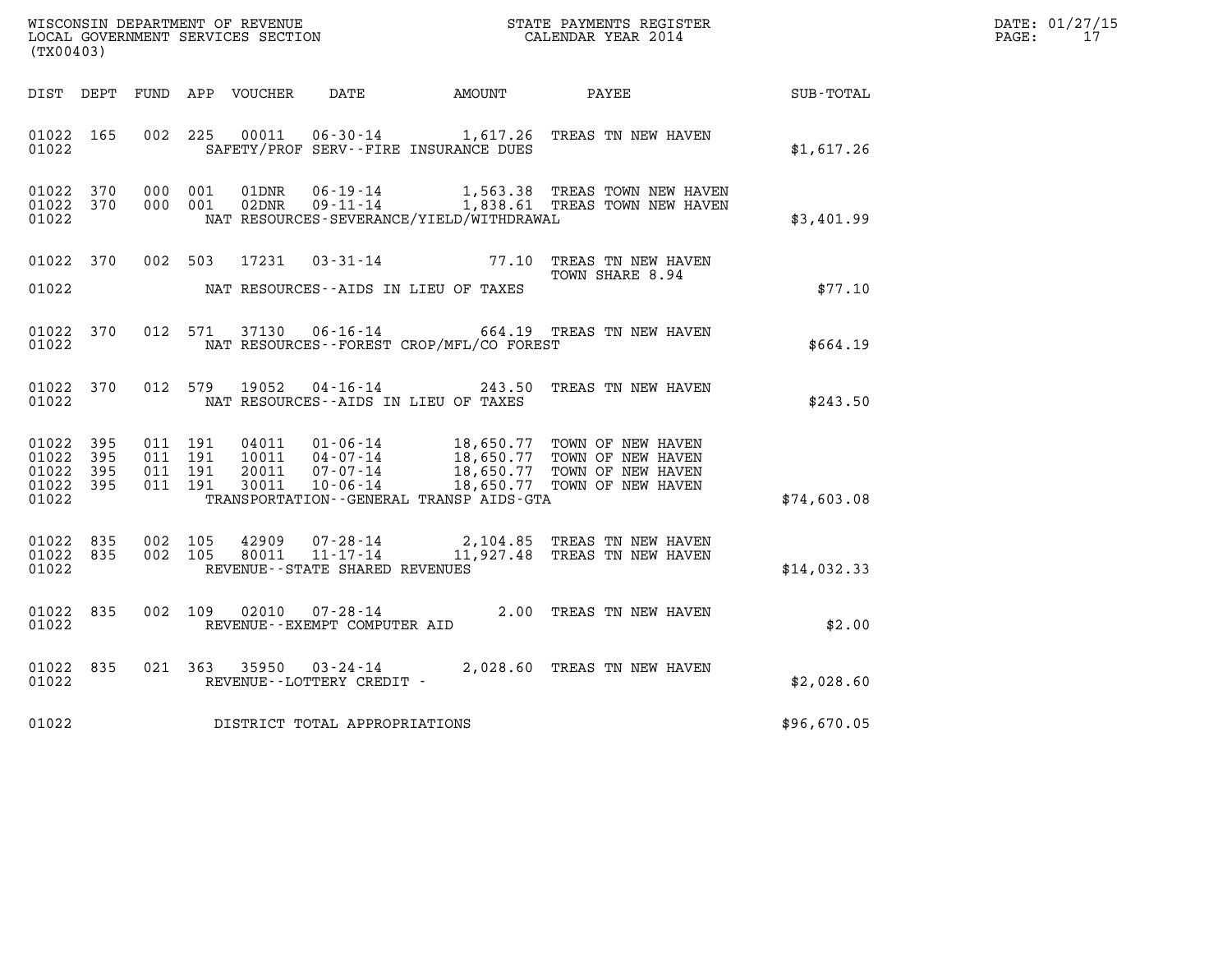| DATE: | 01/27/15 |
|-------|----------|
| PAGE: | 18       |

| (TX00403)                                             |     |  |                                          |                         |                                   |                                          |                                                                                                                                                                                   |               | DATE: 01/27/15<br>$\mathtt{PAGE:}$<br>18 |
|-------------------------------------------------------|-----|--|------------------------------------------|-------------------------|-----------------------------------|------------------------------------------|-----------------------------------------------------------------------------------------------------------------------------------------------------------------------------------|---------------|------------------------------------------|
| DIST DEPT                                             |     |  |                                          | FUND APP VOUCHER        | DATE                              |                                          | AMOUNT PAYEE SUB-TOTAL                                                                                                                                                            |               |                                          |
| 01024 165<br>01024                                    |     |  | 002 225                                  |                         |                                   | SAFETY/PROF SERV--FIRE INSURANCE DUES    | 00012  06-30-14  4,222.85  TREAS TN PRESTON                                                                                                                                       | \$4,222.85    |                                          |
| 01024 370<br>01024 370<br>01024 370<br>01024          |     |  | 000 001<br>000 001<br>000 001            | 01DNR<br>02DNR<br>03DNR |                                   | NAT RESOURCES-SEVERANCE/YIELD/WITHDRAWAL | 06-19-14 438,085.01 TREAS TOWN PRESTON<br>09-11-14 152,660.65 TREAS TOWN PRESTON<br>11-04-14 324.56 TREAS TOWN PRESTON                                                            | \$591,070.22  |                                          |
| 01024 370<br>01024                                    |     |  | 002 503                                  | 16346                   |                                   | NAT RESOURCES--AIDS IN LIEU OF TAXES     | 01-30-14 11,327.56 TREAS TN PRESTON<br>TOWN SHARE 718.80                                                                                                                          | \$11,327.56   |                                          |
| 01024<br>01024                                        | 370 |  | 012 571                                  |                         |                                   | NAT RESOURCES--FOREST CROP/MFL/CO FOREST | 37131  06-16-14   1,711.71   TREAS TN PRESTON                                                                                                                                     | \$1,711.71    |                                          |
| 01024 370<br>01024 370<br>01024 370<br>01024          |     |  | 012 579<br>012 579<br>012 579            | 19053<br>19053<br>19053 |                                   | NAT RESOURCES--AIDS IN LIEU OF TAXES     | 04-16-14 233.34 TREAS TN PRESTON<br>04-16-14 427.36 TREAS TN PRESTON<br>04-16-14 178.79 TREAS TN PRESTON                                                                          | \$839.49      |                                          |
| 01024 395<br>01024<br>01024 395<br>01024 395<br>01024 | 395 |  | 011 191<br>011 191<br>011 191<br>011 191 | 10012<br>20012<br>30012 | 07-07-14<br>$10 - 06 - 14$        | TRANSPORTATION--GENERAL TRANSP AIDS-GTA  | 04012  01-06-14  33,928.38  TOWN OF PRESTON<br>04-07-14 33,928.38 TOWN OF PRESTON<br>07-07-14 33,928.38 TOWN OF PRESTON<br>33,928.38 TOWN OF PRESTON<br>33,928.41 TOWN OF PRESTON | \$135,713.55  |                                          |
| 01024<br>01024                                        | 835 |  | 002 105                                  |                         | REVENUE - - STATE SHARED REVENUES |                                          | 80012  11-17-14  9,187.89  TREAS TN PRESTON                                                                                                                                       | \$9,187.89    |                                          |
| 01024<br>01024                                        | 835 |  | 002 109                                  | 02011                   | REVENUE--EXEMPT COMPUTER AID      |                                          | 07-28-14 20.00 TREAS TN PRESTON                                                                                                                                                   | \$20.00       |                                          |
| 01024<br>01024                                        | 835 |  |                                          | 002 501 00001           |                                   | DOA-PAYMENT FOR MUNICIPAL SERVICES AID   | 02-03-14 260.32 TREAS TN PRESTON                                                                                                                                                  | \$260.32      |                                          |
| 01024                                                 |     |  |                                          |                         | DISTRICT TOTAL APPROPRIATIONS     |                                          |                                                                                                                                                                                   | \$754, 353.59 |                                          |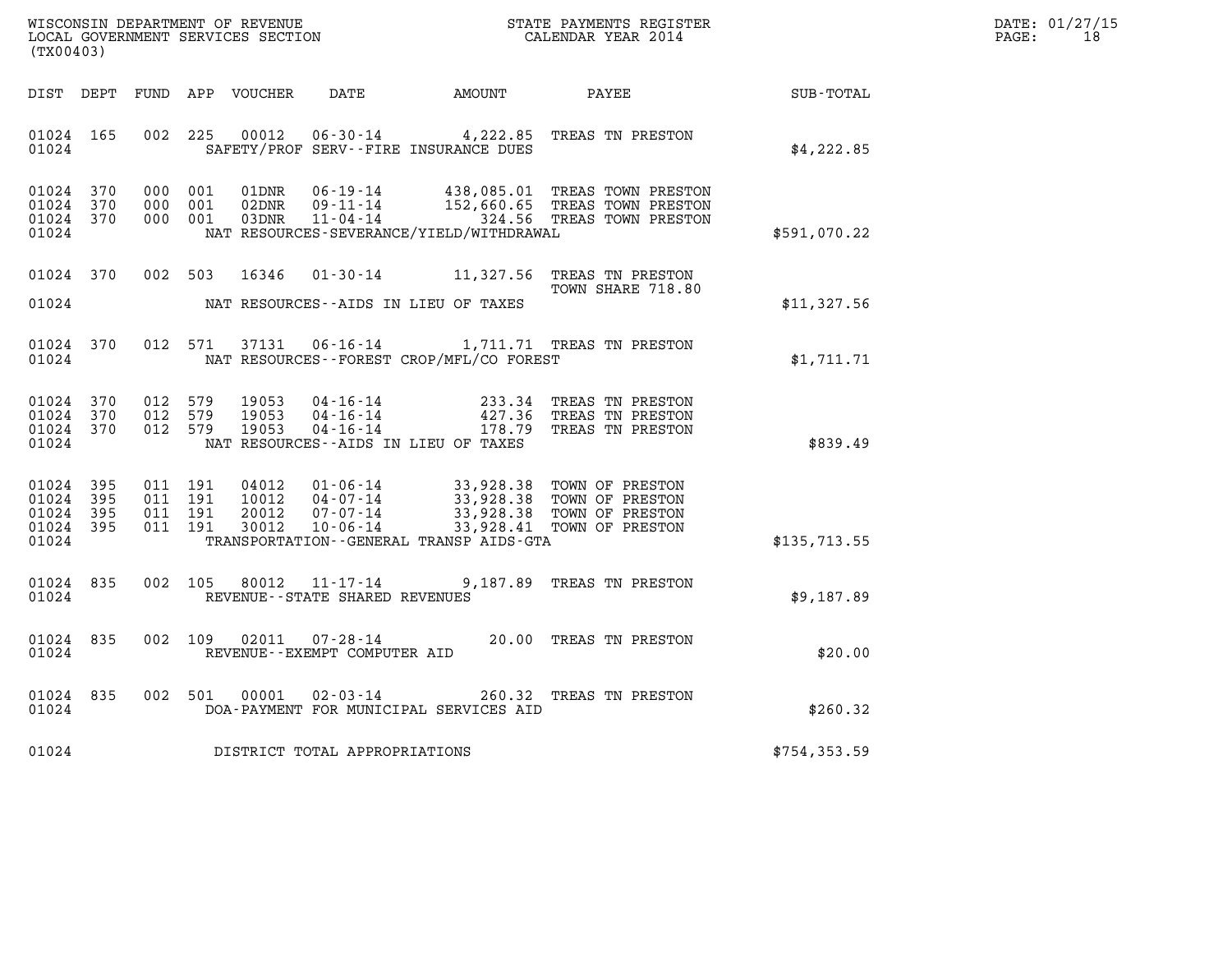|       | DATE: 01/27/15 |
|-------|----------------|
| PAGE: | 19             |

| WISCONSIN DEPARTMENT OF REVENUE<br>LOCAL GOVERNMENT SERVICES SECTION<br>CALENDAR YEAR 2014<br>(TX00403) |            |  |                                          |                                  |                                                              |                                                                                   |                                                                                  |              | DATE: 01/27/15<br>$\mathtt{PAGE}$ :<br>19 |
|---------------------------------------------------------------------------------------------------------|------------|--|------------------------------------------|----------------------------------|--------------------------------------------------------------|-----------------------------------------------------------------------------------|----------------------------------------------------------------------------------|--------------|-------------------------------------------|
|                                                                                                         |            |  |                                          | DIST DEPT FUND APP VOUCHER       |                                                              |                                                                                   | DATE AMOUNT PAYEE SUB-TOTAL                                                      |              |                                           |
| 01026 165<br>01026                                                                                      |            |  | 002 225                                  |                                  |                                                              | SAFETY/PROF SERV--FIRE INSURANCE DUES                                             | 00013  06-30-14  5,067.42  TREAS TN QUINCY                                       | \$5,067.42   |                                           |
| 01026<br>01026 370<br>01026                                                                             | 370        |  | 000 001<br>000 001                       | 02DNR<br>03DNR                   | 09-11-14                                                     | NAT RESOURCES-SEVERANCE/YIELD/WITHDRAWAL                                          | 1,398.91 TREAS TOWN QUINCY<br>11-04-14 684.96 TREAS TOWN QUINCY                  | \$2,083.87   |                                           |
| 01026 370                                                                                               |            |  | 002 503                                  | 16347                            |                                                              |                                                                                   | 01-30-14 122, 273.85 TREAS TN QUINCY                                             |              |                                           |
| 01026 370<br>01026                                                                                      |            |  | 002 503                                  | 16347                            |                                                              | $01 - 30 - 14$<br>$15 - 24 = 588$<br>NAT RESOURCES--AIDS IN LIEU OF TAXES         | <b>TOWN SHARE 15147.90</b><br>588.16 TREAS TN QUINCY                             | \$122,862.01 |                                           |
| 01026<br>01026                                                                                          | 370        |  | 012 571                                  | 37132                            |                                                              | NAT RESOURCES - - FOREST CROP/MFL/CO FOREST                                       | 06-16-14 612.45 TREAS TN QUINCY                                                  | \$612.45     |                                           |
| 01026 370<br>01026                                                                                      |            |  | 012 579                                  | 19054                            |                                                              | NAT RESOURCES--AIDS IN LIEU OF TAXES                                              | 04-16-14 90.22 TREAS TN QUINCY                                                   | \$90.22      |                                           |
| 01026<br>01026<br>01026 395<br>01026 395<br>01026                                                       | 395<br>395 |  | 011 191<br>011 191<br>011 191<br>011 191 | 04013<br>10013<br>20013<br>30013 | $01 - 06 - 14$<br>07-07-14<br>10-06-14                       | 04-07-14 39,164.50 TOWN OF QUINCY<br>TRANSPORTATION - - GENERAL TRANSP AIDS - GTA | 39,164.50 TOWN OF QUINCY<br>39,164.50 TOWN OF QUINCY<br>39,164.50 TOWN OF QUINCY | \$156,658.00 |                                           |
| 01026 835<br>01026 835<br>01026                                                                         |            |  | 002 105<br>002 105                       | 42910<br>80013                   | 07-28-14<br>$11 - 17 - 14$<br>REVENUE--STATE SHARED REVENUES |                                                                                   | 6,055.69 TREAS TN QUINCY<br>34,310.49 TREAS TN OUINCY                            | \$40,366.18  |                                           |
| 01026 835<br>01026                                                                                      |            |  | 002 109                                  | 02012                            | REVENUE--EXEMPT COMPUTER AID                                 |                                                                                   | 07-28-14 42.00 TREAS TN QUINCY                                                   | \$42.00      |                                           |
| 01026<br>01026                                                                                          | 835        |  |                                          | 002 501 00001                    |                                                              | DOA-PAYMENT FOR MUNICIPAL SERVICES AID                                            | 02-03-14 55.75 TREAS TN QUINCY                                                   | \$55.75      |                                           |
| 01026                                                                                                   |            |  |                                          |                                  | DISTRICT TOTAL APPROPRIATIONS                                |                                                                                   |                                                                                  | \$327,837.90 |                                           |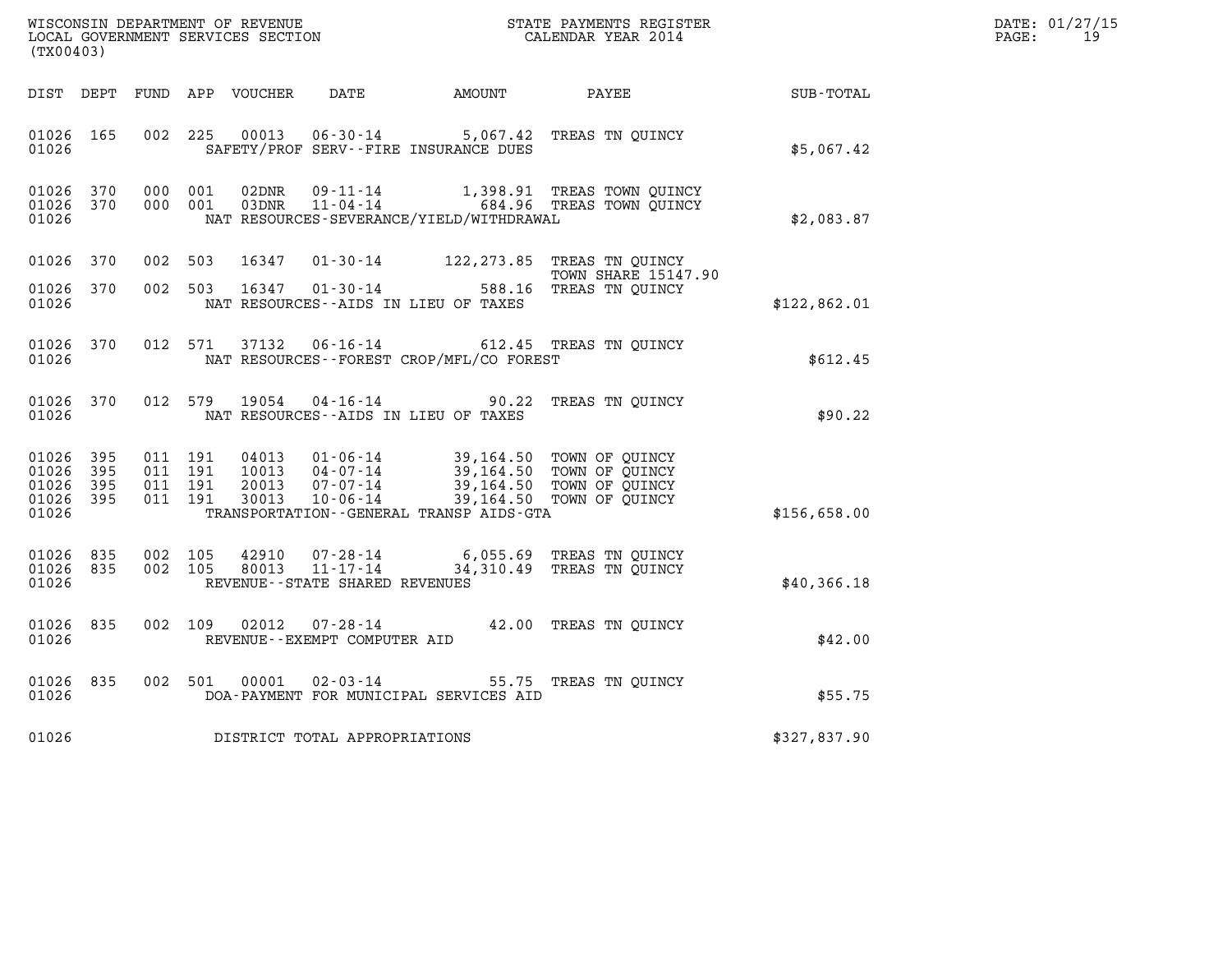| WISCONSIN DEPARTMENT OF REVENUE<br>LOCAL GOVERNMENT SERVICES SECTION | STATE PAYMENTS REGISTER<br>CALENDAR YEAR 2014 | DATE: 01/27/15<br>20<br>PAGE: |
|----------------------------------------------------------------------|-----------------------------------------------|-------------------------------|

| WISCONSIN DEPARTMENT OF REVENUE<br>STATE PAYMENTS REGISTER<br>LOCAL GOVERNMENT SERVICES SECTION<br>CALENDAR YEAR 2014<br>(TX00403) |                          |                          |                          |                                  |                                                                |                                                 |                                                                                                                          |              |
|------------------------------------------------------------------------------------------------------------------------------------|--------------------------|--------------------------|--------------------------|----------------------------------|----------------------------------------------------------------|-------------------------------------------------|--------------------------------------------------------------------------------------------------------------------------|--------------|
| DIST                                                                                                                               | DEPT                     | FUND                     | APP                      | VOUCHER                          | DATE                                                           | AMOUNT                                          | PAYEE                                                                                                                    | SUB-TOTAL    |
| 01028<br>01028                                                                                                                     | 165                      | 002                      | 225                      | 00014                            |                                                                | SAFETY/PROF SERV--FIRE INSURANCE DUES           | 06-30-14 700.81 TREAS TN RICHFIELD                                                                                       | \$700.81     |
| 01028<br>01028<br>01028                                                                                                            | 370<br>370               | 000<br>000               | 001<br>001               | 01DNR<br>02DNR                   | $06 - 19 - 14$<br>$09 - 11 - 14$                               | NAT RESOURCES-SEVERANCE/YIELD/WITHDRAWAL        | 11,425.65 TREAS TOWN RICHFIELD<br>518.51 TREAS TOWN RICHFIELD                                                            | \$11,944.16  |
| 01028<br>01028                                                                                                                     | 370                      | 012                      | 571                      | 37133                            |                                                                | NAT RESOURCES - - FOREST CROP/MFL/CO FOREST     | 06-16-14 970.55 TREAS TN RICHFIELD                                                                                       | \$970.55     |
| 01028<br>01028                                                                                                                     | 370                      | 012                      | 579                      | 19055                            | $04 - 16 - 14$                                                 | 10.62<br>NAT RESOURCES -- AIDS IN LIEU OF TAXES | TREAS TN RICHFIELD                                                                                                       | \$10.62      |
| 01028<br>01028<br>01028<br>01028<br>01028                                                                                          | 395<br>395<br>395<br>395 | 011<br>011<br>011<br>011 | 191<br>191<br>191<br>191 | 04014<br>10014<br>20014<br>30014 | $01 - 06 - 14$<br>04-07-14<br>$07 - 07 - 14$<br>$10 - 06 - 14$ | TRANSPORTATION - - GENERAL TRANSP AIDS - GTA    | 19,812.93 TOWN OF RICHFIELD<br>19,812.93 TOWN OF RICHFIELD<br>19,812.93 TOWN OF RICHFIELD<br>19,812.94 TOWN OF RICHFIELD | \$79, 251.73 |
| 01028<br>01028<br>01028                                                                                                            | 835<br>835               | 002<br>002               | 105<br>105               | 42911<br>80014                   | 07-28-14<br>11-17-14<br>REVENUE - - STATE SHARED REVENUES      |                                                 | 1,040.53 TREAS TN RICHFIELD<br>5,874.76 TREAS TN RICHFIELD                                                               | \$6,915.29   |
| 01028<br>01028                                                                                                                     | 835                      | 002                      | 109                      | 02013                            | $07 - 28 - 14$<br>REVENUE - - EXEMPT COMPUTER AID              |                                                 | 7.00 TREAS TN RICHFIELD                                                                                                  | \$7.00       |
| 01028                                                                                                                              |                          |                          |                          |                                  | DISTRICT TOTAL APPROPRIATIONS                                  |                                                 |                                                                                                                          | \$99,800.16  |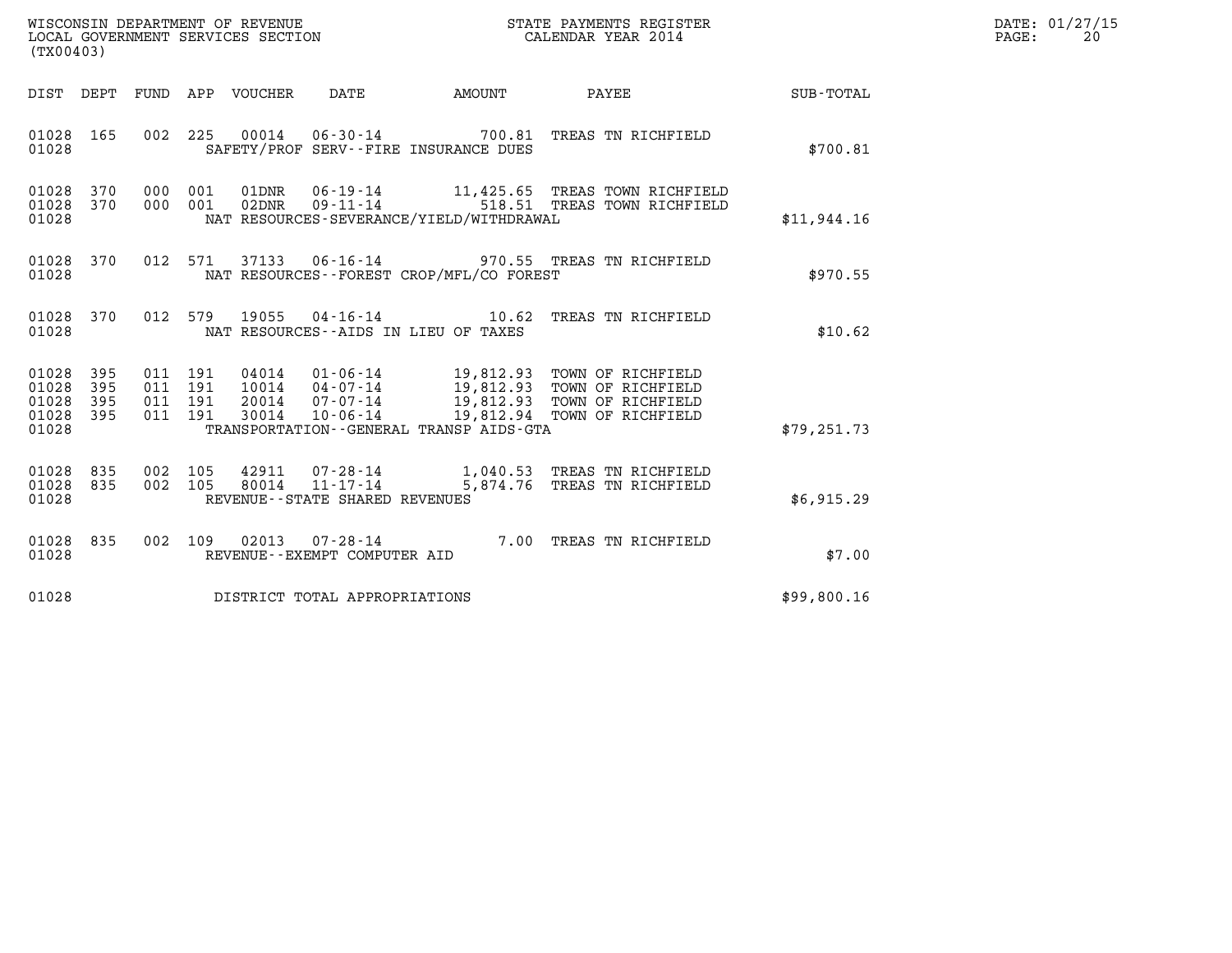|       | DATE: 01/27/15 |
|-------|----------------|
| PAGE: | 2.1            |

| (TX00403)                                                                                                                                                                                                                                                                                                                                                                                       | DATE: 01/27/15<br>PAGE:<br>21 |
|-------------------------------------------------------------------------------------------------------------------------------------------------------------------------------------------------------------------------------------------------------------------------------------------------------------------------------------------------------------------------------------------------|-------------------------------|
| DATE<br>AMOUNT PAYEE SUB-TOTAL<br>DIST DEPT<br>FUND APP VOUCHER                                                                                                                                                                                                                                                                                                                                 |                               |
| 06-30-14 19,065.70 TREAS TN ROME<br>01030 165<br>002<br>225<br>00015<br>01030<br>SAFETY/PROF SERV--FIRE INSURANCE DUES                                                                                                                                                                                                                                                                          | \$19,065.70                   |
| 01030 370<br>000 001<br>01DNR<br>06-19-14 345,578.34 TREAS TOWN ROME<br>09-11-14 60,923.06 TREAS TOWN ROME<br>01030<br>370<br>000 001<br>02DNR<br>01030 370<br>000 001<br>03DNR<br>11-04-14 905.46 TREAS TOWN ROME<br>NAT RESOURCES-SEVERANCE/YIELD/WITHDRAWAL<br>01030                                                                                                                         | \$407,406.86                  |
| 01030 370<br>012 381 00609 03-28-14 1,038.17 TREAS TN ROME<br>01030<br>NAT RESOURCES--BOAT PATROL                                                                                                                                                                                                                                                                                               | \$1,038.17                    |
| 012 550 00609 03-28-14 3,597.25 TREAS TN ROME<br>01030 370<br>01030<br>NAT RESOURCES - - BOATING ENFORCEMENT AIDS                                                                                                                                                                                                                                                                               | \$3,597.25                    |
| 01030 370<br>012 571 37134 06-16-14 3,393.67 TREAS TN ROME<br>NAT RESOURCES - - FOREST CROP/MFL/CO FOREST<br>01030                                                                                                                                                                                                                                                                              | \$3,393.67                    |
| 01030 370<br>012 576<br>01295<br>$12 - 16 - 14$<br>8,283.05 TREAS TN ROME<br>01030 370<br>012 576<br>01296<br>12-17-14 8,500.00 TREAS TN ROME<br>$12 - 26 - 14$<br>01030 370<br>012 576<br>01397<br>33,250.00 TREAS TN ROME<br>01030<br>NAT RESOURCES--ALL-TERRAIN VEHICLE TRAIL                                                                                                                | \$50,033.05                   |
| 04-16-14 142.48 TREAS TN ROME<br>04-16-14 177.60 TREAS TN ROME<br>01030 370<br>012 579<br>19056<br>01030 370<br>012 579<br>19056<br>01030<br>NAT RESOURCES--AIDS IN LIEU OF TAXES                                                                                                                                                                                                               | \$320.08                      |
| 01030<br>395<br>011 185<br>08042<br>03-31-14 4,000.00 ROME TOWNSHIP POLICE DEPT<br>09-11-14 2,515.75 TREAS TN ROME<br>10-30-14 2,263.26 TREAS TN ROME<br>011 185<br>01030<br>395<br>23690<br>29194<br>01030<br>395<br>011 185<br>01030 395<br>011 185<br>29194<br>$10 - 30 - 14$<br>2,182.27<br>TREAS TN ROME<br>01030<br>TRANSPORTATION - - HIGHWAY SAFETY - FEDERAL                           | \$10,961.28                   |
| 80,096.69<br>01030<br>395<br>011 191<br>04015<br>$01 - 06 - 14$<br>TOWN OF ROME<br>01030<br>395<br>191<br>10015<br>$04 - 07 - 14$<br>80,096.69<br>011<br>TOWN OF ROME<br>01030<br>395<br>191<br>20015<br>$07 - 07 - 14$<br>80,096.69<br>011<br>TOWN OF ROME<br>01030<br>395<br>011 191<br>30015<br>$10 - 06 - 14$<br>80,096.71 TOWN OF ROME<br>01030<br>TRANSPORTATION--GENERAL TRANSP AIDS-GTA | \$320,386.78                  |
| 01030<br>455<br>002<br>231<br>01719<br>$02 - 26 - 14$<br>1,120.00<br>TREAS TN ROME<br>01030<br>JUSTICE - - LAW ENFORCEMENT TRAINING                                                                                                                                                                                                                                                             | \$1,120.00                    |
| 01030<br>42912<br>835<br>002<br>105<br>$07 - 28 - 14$<br>5,854.51<br>TREAS TN ROME<br>01030 835<br>105<br>80015<br>$11 - 17 - 14$<br>33,196.30<br>002<br>TREAS TN ROME                                                                                                                                                                                                                          |                               |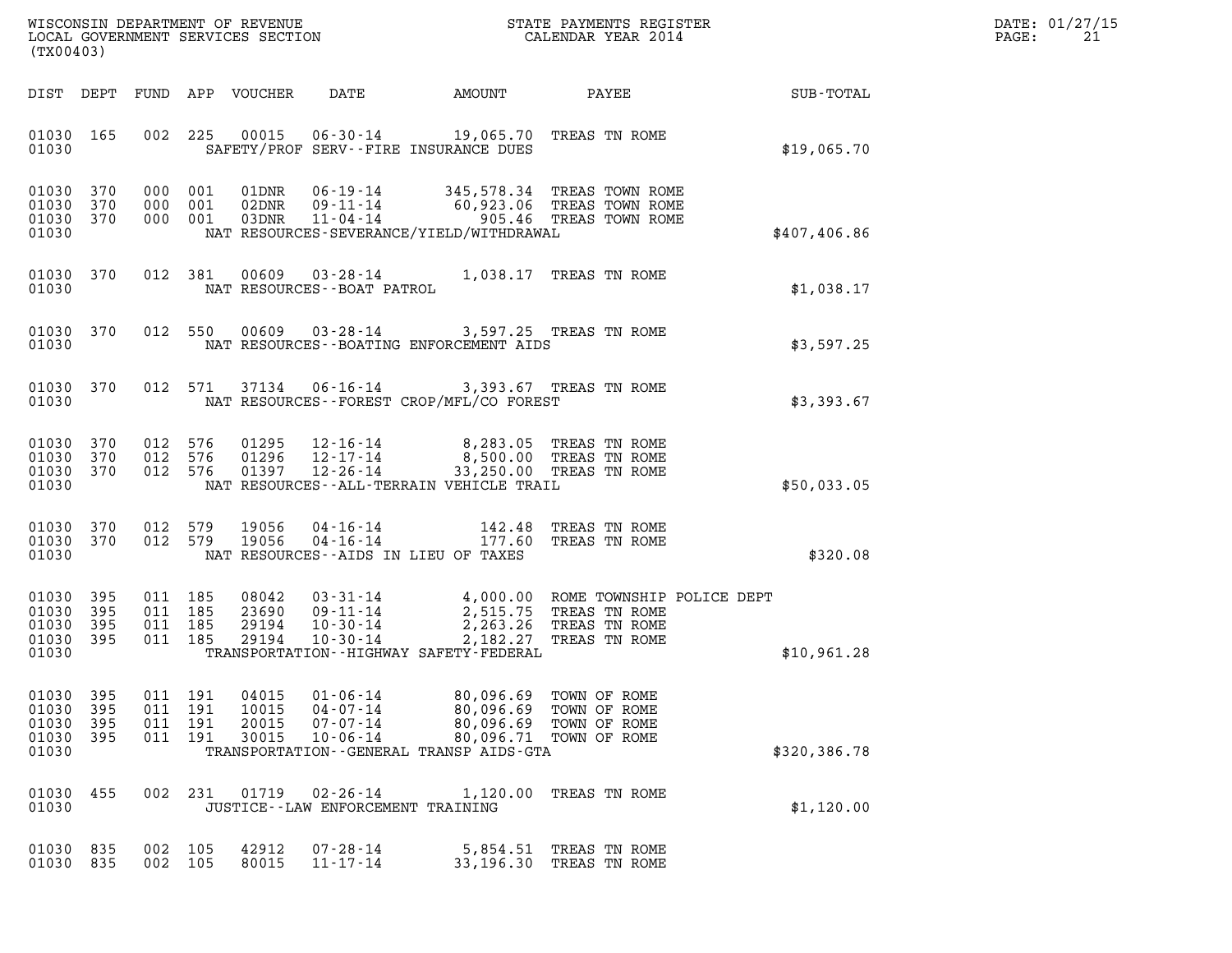| (TX00403)                    | WISCONSIN DEPARTMENT OF REVENUE<br>LOCAL GOVERNMENT SERVICES SECTION |                                      | STATE PAYMENTS REGISTER<br>CALENDAR YEAR 2014 |              | DATE: 01/27/15<br>22<br>PAGE: |
|------------------------------|----------------------------------------------------------------------|--------------------------------------|-----------------------------------------------|--------------|-------------------------------|
| DIST<br>FUND<br>DEPT         | VOUCHER<br>APP<br>DATE                                               | AMOUNT                               | PAYEE                                         | SUB-TOTAL    |                               |
| 01030                        | REVENUE--STATE SHARED REVENUES                                       | \$39,050.81                          |                                               |              |                               |
| 835<br>002<br>01030<br>01030 | 109<br>02014<br>$07 - 28 - 14$<br>REVENUE--EXEMPT COMPUTER AID       | 386.00                               | TREAS TN ROME                                 | \$386.00     |                               |
| 835<br>01030<br>002<br>01030 | 501<br>00001<br>$02 - 03 - 14$<br>DOA-PAYMENT                        | 772.43<br>FOR MUNICIPAL SERVICES AID | TREAS TN ROME                                 | \$772.43     |                               |
| 01030                        | DISTRICT TOTAL APPROPRIATIONS                                        |                                      |                                               | \$857,532.08 |                               |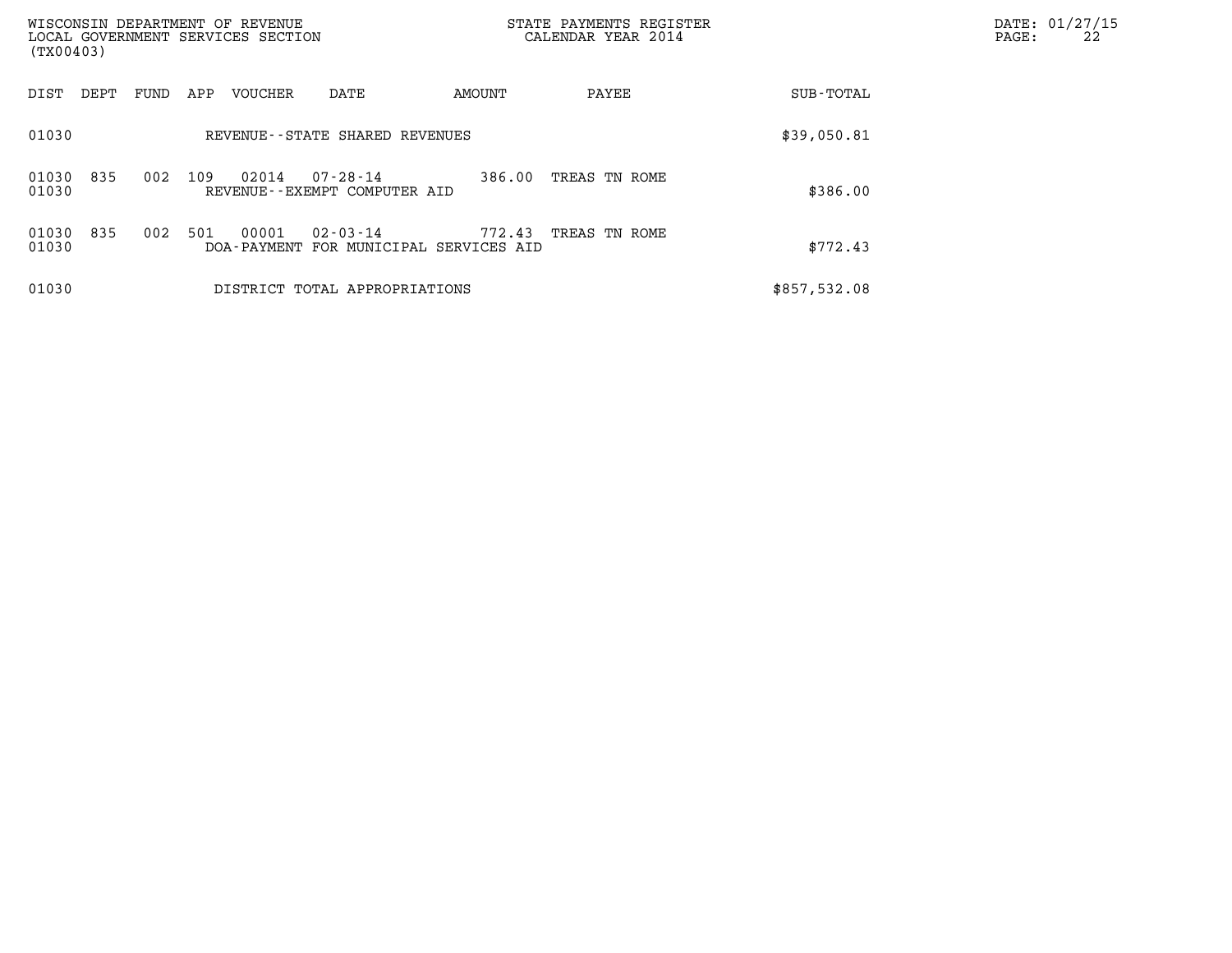| WISCONSIN DEPARTMENT OF REVENUE   | STATE PAYMENTS REGISTER | DATE: 01/27/15 |
|-----------------------------------|-------------------------|----------------|
| LOCAL GOVERNMENT SERVICES SECTION | CALENDAR YEAR 2014      | PAGE:          |

| (TX00403)                                 |                          |                          |                          |                                  |                                                                      |                                             |                                                                                                                                  |                  |  |
|-------------------------------------------|--------------------------|--------------------------|--------------------------|----------------------------------|----------------------------------------------------------------------|---------------------------------------------|----------------------------------------------------------------------------------------------------------------------------------|------------------|--|
| DIST                                      | DEPT                     | FUND                     | APP                      | VOUCHER                          | DATE                                                                 | AMOUNT                                      | PAYEE                                                                                                                            | <b>SUB-TOTAL</b> |  |
| 01032<br>01032                            | 165                      | 002                      | 225                      |                                  |                                                                      | SAFETY/PROF SERV--FIRE INSURANCE DUES       | 00016  06-30-14  3,719.70 TREAS TN SPRINGVILLE                                                                                   | \$3,719.70       |  |
| 01032<br>01032<br>01032<br>01032          | 370<br>370<br>370        | 000<br>000<br>000        | 001<br>001<br>001        | 01DNR<br>02DNR<br>03DNR          | $06 - 19 - 14$<br>09-11-14<br>$11 - 04 - 14$                         | NAT RESOURCES-SEVERANCE/YIELD/WITHDRAWAL    | 729.78 TREAS TOWN SPRINGVILLE<br>85,641.54 TREAS TOWN SPRINGVILLE<br>357.53 TREAS TOWN SPRINGVILLE                               | \$86,728.85      |  |
| 01032<br>01032                            | 370                      | 012                      | 571                      |                                  |                                                                      | NAT RESOURCES - - FOREST CROP/MFL/CO FOREST | 37135   06-16-14   1,175.78   TREAS TN SPRINGVILLE                                                                               | \$1,175.78       |  |
| 01032<br>01032<br>01032<br>01032<br>01032 | 395<br>395<br>395<br>395 | 011<br>011<br>011<br>011 | 191<br>191<br>191<br>191 | 04016<br>10016<br>20016<br>30016 | $01 - 06 - 14$<br>$04 - 07 - 14$<br>$07 - 07 - 14$<br>$10 - 06 - 14$ | TRANSPORTATION--GENERAL TRANSP AIDS-GTA     | 33,693.43 TOWN OF SPRINGVILLE<br>33,693.43 TOWN OF SPRINGVILLE<br>33,693.43 TOWN OF SPRINGVILLE<br>33,693.44 TOWN OF SPRINGVILLE | \$134,773.73     |  |
| 01032<br>01032<br>01032                   | 835<br>835               | 002<br>002               | 105<br>105               | 42913<br>80016                   | REVENUE - - STATE SHARED REVENUES                                    |                                             | $07 - 28 - 14$ $1,770.27$ TREAS TN SPRINGVILLE<br>11-17-14 10,015.34 TREAS TN SPRINGVILLE                                        | \$11,785.61      |  |
| 01032<br>01032                            | 835                      | 002                      | 109                      | 02015                            | $07 - 28 - 14$<br>REVENUE--EXEMPT COMPUTER AID                       | 8.00                                        | TREAS TN SPRINGVILLE                                                                                                             | \$8.00           |  |
| 01032                                     |                          |                          |                          |                                  | DISTRICT TOTAL APPROPRIATIONS                                        |                                             |                                                                                                                                  | \$238,191.67     |  |
|                                           |                          |                          |                          |                                  |                                                                      |                                             |                                                                                                                                  |                  |  |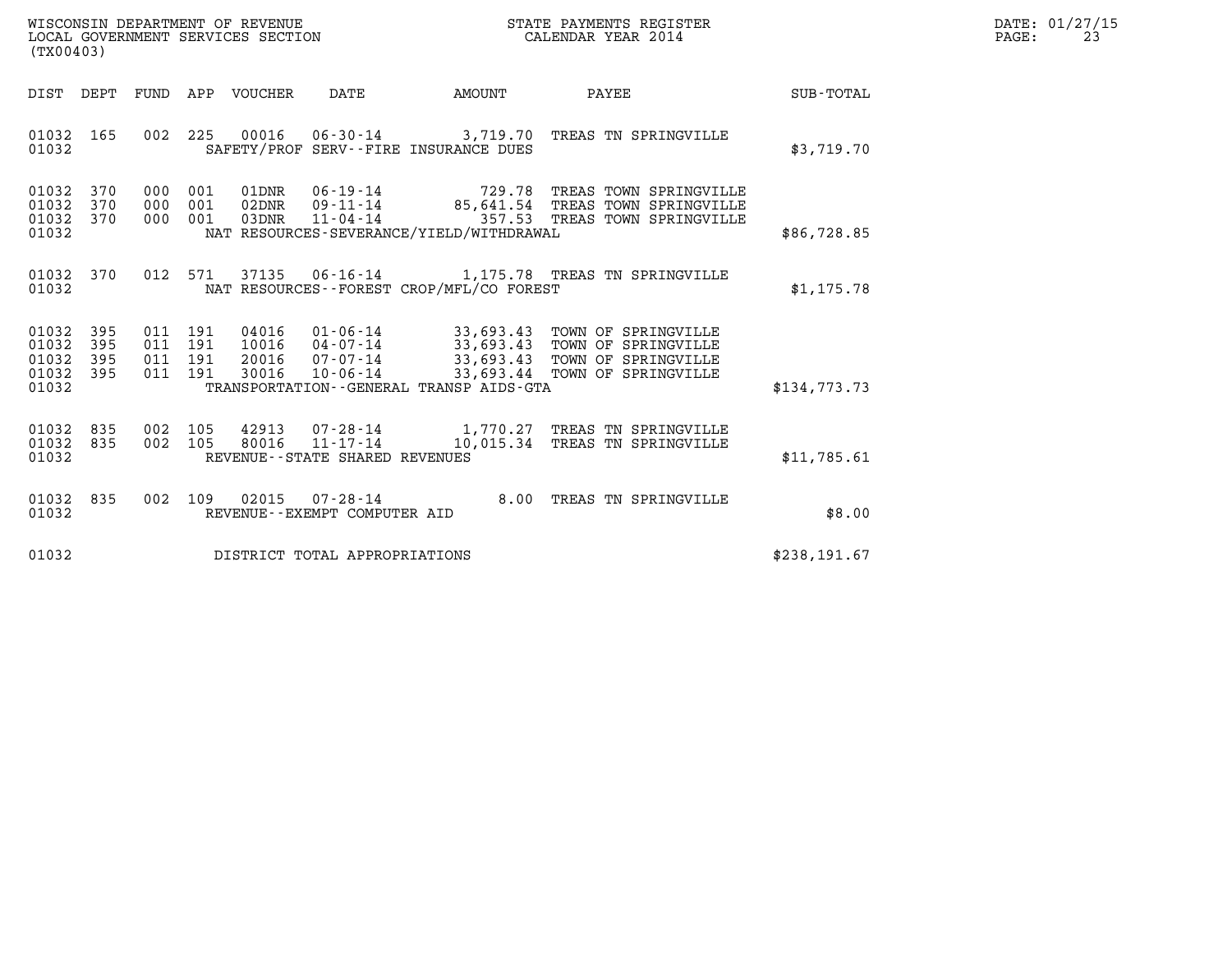| DATE: | 01/27/15 |
|-------|----------|
| PAGE: | 2.4      |

| (TX00403)                                                 |           |                                          |                                 |                                |                                          |                                                                                                                                                                                                                          |              | DATE: 01/27/15<br>$\mathtt{PAGE:}$<br>24 |
|-----------------------------------------------------------|-----------|------------------------------------------|---------------------------------|--------------------------------|------------------------------------------|--------------------------------------------------------------------------------------------------------------------------------------------------------------------------------------------------------------------------|--------------|------------------------------------------|
|                                                           |           |                                          | DIST DEPT FUND APP VOUCHER DATE |                                |                                          | AMOUNT PAYEE SUB-TOTAL                                                                                                                                                                                                   |              |                                          |
| 01034 165<br>01034                                        |           |                                          |                                 |                                | SAFETY/PROF SERV--FIRE INSURANCE DUES    | 002 225 00017 06-30-14 6,073.71 TREAS TN STRONGS PRAIRIE                                                                                                                                                                 | \$6.073.71   |                                          |
| 01034 370<br>01034                                        |           | 01034 370 000 001<br>000 001             |                                 |                                | NAT RESOURCES-SEVERANCE/YIELD/WITHDRAWAL | 01DNR  06-19-14   1,942.63 TREAS TOWN STRONGS PRAIRIE<br>02DNR  09-11-14   11.27 TREAS TOWN STRONGS PRAIRIE                                                                                                              | \$2,253.90   |                                          |
| 01034 370<br>01034                                        |           |                                          |                                 |                                | NAT RESOURCES--FOREST CROP/MFL/CO FOREST | 012 571 37136 06-16-14 788.88 TREAS TN STRONGS PRAIRIE                                                                                                                                                                   | \$788.88     |                                          |
| 01034 395<br>01034 395<br>01034 395<br>01034 395<br>01034 |           | 011 191<br>011 191<br>011 191<br>011 191 |                                 |                                | TRANSPORTATION--GENERAL TRANSP AIDS-GTA  | 04017  01-06-14  48,002.97  TOWN OF STRONGS PRAIRIE<br>10017  04-07-14  48,002.97  TOWN OF STRONGS PRAIRIE<br>20017  07-07-14  48,002.97  TOWN OF STRONGS PRAIRIE<br>30017  10-06-14  48,002.99  TOWN OF STRONGS PRAIRIE | \$192.011.90 |                                          |
| 01034 835<br>01034                                        | 01034 835 | 002 105<br>002 105                       |                                 | REVENUE--STATE SHARED REVENUES |                                          | 42914  07-28-14  2,790.94 TREAS TN STRONGS PRAIRIE<br>80017  11-17-14  15,740.07 TREAS TN STRONGS PRAIRIE                                                                                                                | \$18,531.01  |                                          |
| 01034 835<br>01034                                        |           |                                          |                                 | REVENUE--EXEMPT COMPUTER AID   |                                          | 002 109 02016 07-28-14 89.00 TREAS TN STRONGS PRAIRIE                                                                                                                                                                    | \$89.00      |                                          |
| 01034                                                     |           |                                          |                                 | DISTRICT TOTAL APPROPRIATIONS  |                                          |                                                                                                                                                                                                                          | \$219,748.40 |                                          |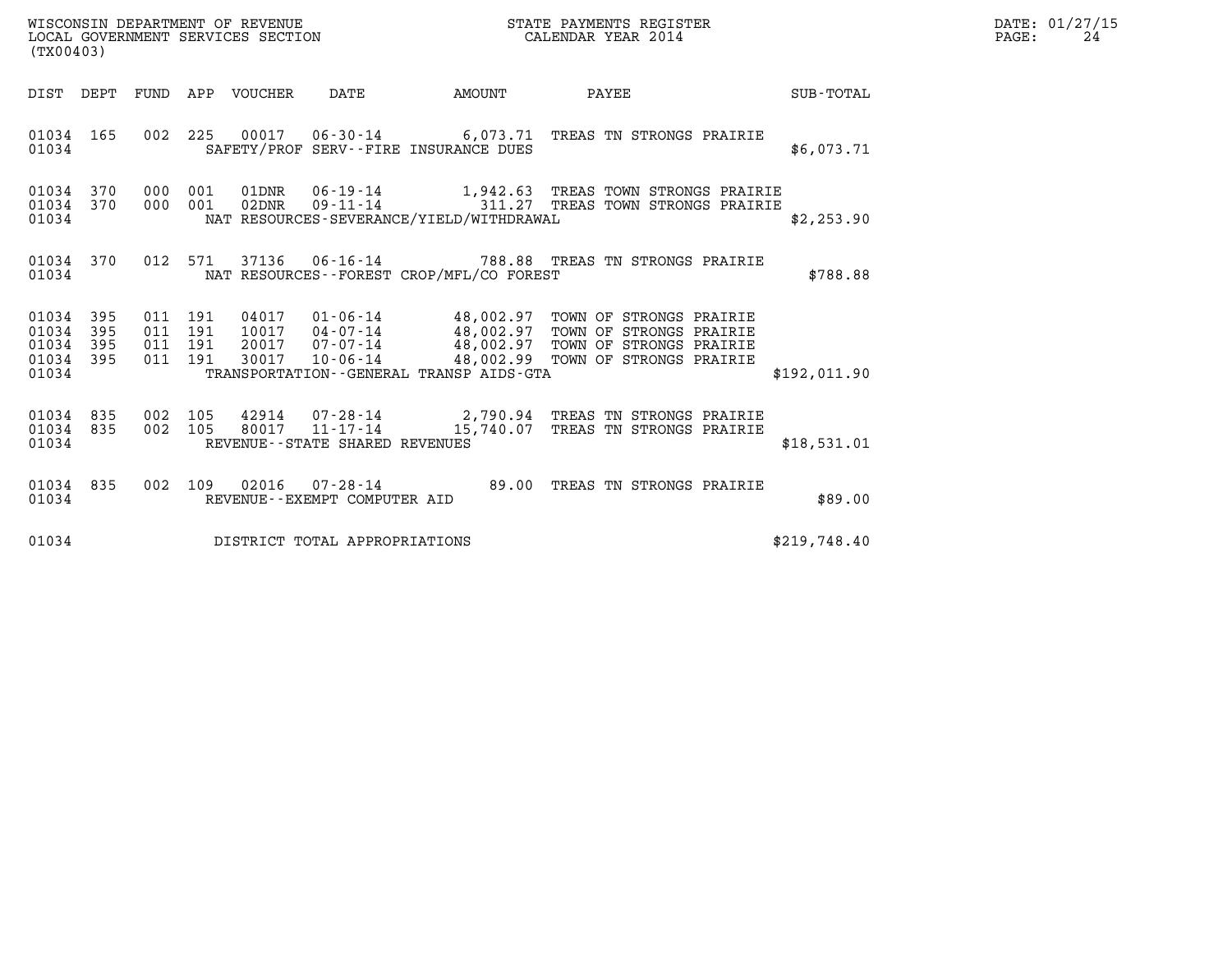| (TX00403)                                         |                                                                                                                    |                                          |     | WISCONSIN DEPARTMENT OF REVENUE | WISCONSIN DEPARTMENT OF REVENUE<br>LOCAL GOVERNMENT SERVICES SECTION |                                              | STATE PAYMENTS REGISTER<br>CALENDAR YEAR 2014                                                                                                                                                       |              | DATE: 01/27/15<br>PAGE:<br>25 |
|---------------------------------------------------|--------------------------------------------------------------------------------------------------------------------|------------------------------------------|-----|---------------------------------|----------------------------------------------------------------------|----------------------------------------------|-----------------------------------------------------------------------------------------------------------------------------------------------------------------------------------------------------|--------------|-------------------------------|
|                                                   |                                                                                                                    |                                          |     | DIST DEPT FUND APP VOUCHER      | DATE                                                                 | <b>AMOUNT</b>                                | PAYEE                                                                                                                                                                                               | SUB-TOTAL    |                               |
| 01126                                             | 01126 165                                                                                                          |                                          |     |                                 |                                                                      | SAFETY/PROF SERV--FIRE INSURANCE DUES        | 002 225 00018 06-30-14 1,275.84 TREAS VIL FRIENDSHIP                                                                                                                                                | \$1,275.84   |                               |
| 01126                                             | 01126 370<br>012 571<br>37137   06-16-14   4.40   TREAS VIL FRIENDSHIP<br>NAT RESOURCES--FOREST CROP/MFL/CO FOREST |                                          |     |                                 |                                                                      |                                              |                                                                                                                                                                                                     | \$4.40       |                               |
| 01126 395<br>01126<br>01126<br>01126 395<br>01126 | 395<br>395                                                                                                         | 011 191<br>011 191<br>011 191<br>011 191 |     | 30018                           |                                                                      | TRANSPORTATION - - GENERAL TRANSP AIDS - GTA | 04018  01-06-14  7,453.22  VILLAGE OF FRIENDSHIP<br>10018  04-07-14  7,453.22  VILLAGE OF FRIENDSHIP<br>20018  07-07-14  7,453.22  VILLAGE OF FRIENDSHIP<br>10-06-14 7,453.25 VILLAGE OF FRIENDSHIP | \$29,812.91  |                               |
| 01126 835<br>01126 835<br>01126                   |                                                                                                                    | 002 105<br>002 105                       |     | 80018                           | REVENUE - - STATE SHARED REVENUES                                    |                                              | 42915  07-28-14  25,265.53  TREAS VIL FRIENDSHIP<br>11-17-14 143,425.62 TREAS VIL FRIENDSHIP                                                                                                        | \$168,691.15 |                               |
| 01126 835<br>01126 835<br>01126                   |                                                                                                                    | 002<br>002 109                           | 109 | 05001                           | REVENUE--EXEMPT COMPUTER AID                                         |                                              | 02017  07-28-14  407.00  TREAS VIL FRIENDSHIP<br>07-28-14  45.00 TREAS VIL FRIENDSHIP                                                                                                               | \$452.00     |                               |
| 01126                                             |                                                                                                                    |                                          |     | DISTRICT TOTAL APPROPRIATIONS   | \$200, 236.30                                                        |                                              |                                                                                                                                                                                                     |              |                               |